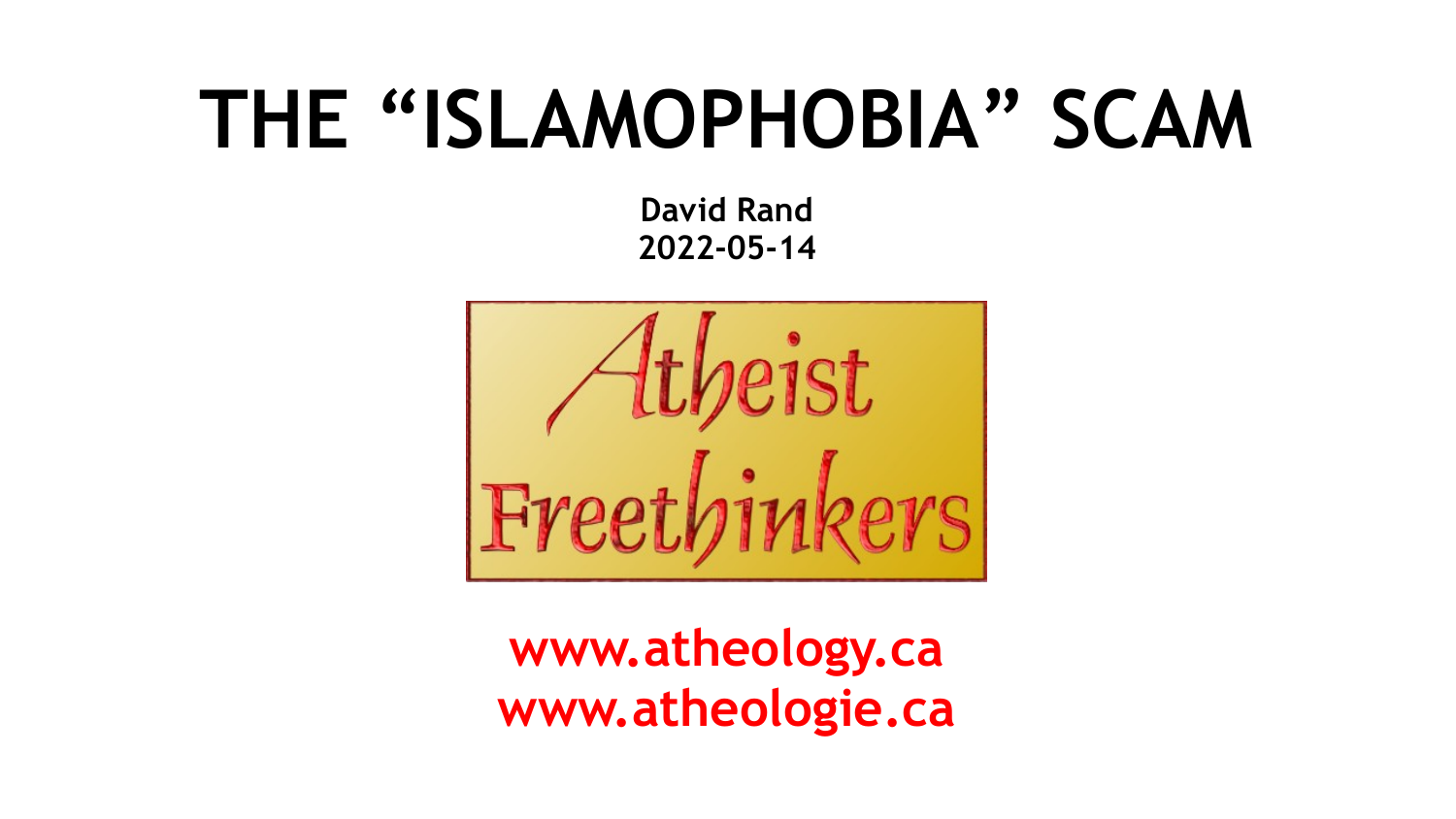#### *"['Islamophobia' is Blasphemy"](https://www.atheology.ca/manifesto/islamophobia-blasphemy/)*

- [Position paper adopted by AFT](https://www.atheology.ca/manifesto/islamophobia-blasphemy/)
- Main idea: Accusations of "Islamophobia" are the 21st century equivalent of the "crime" of "blasphemy."
- **Purpose of both:**

To condemn and repress criticism of religions.

• **Our Goal:** Encourage those fight for the repeal of antiblasphemy laws to recognize this equivalence between "Islamophobia" and "blasphemy."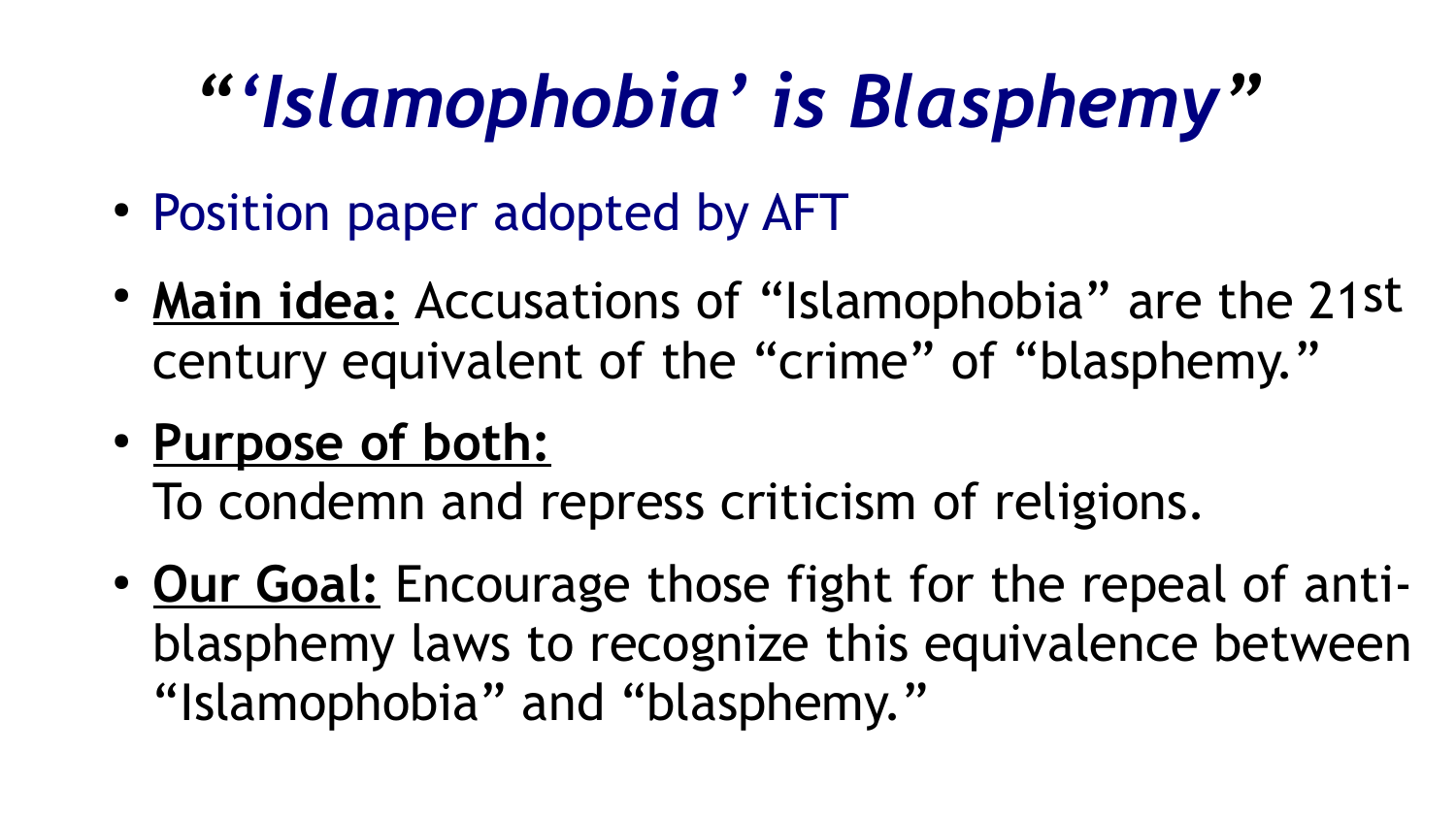### *[End Blasphemy Laws](https://end-blasphemy-laws.org/) Campaign*

 $\vee$   $\odot$   $\vee$   $\equiv$ 

 $\cdots$   $\heartsuit$   $\stackrel{A}{\rightsquigarrow}$ 

**END BLASPHEMY LAWS.** The campaign to abolish blasphemy laws, worldwide You can be sentenced to death for **SEARCH BY COUNTRY** blasphemy in 8 countries, worldwide. Google **LOCAL RESTRICTIONS REPEALED** 

 $\rightarrow$  e a

https://end-blasphemy-laws.org

**[end-blasphemy-laws.org](https://end-blasphemy-laws.org/)**

**A campaign to repeal all anti-blasphemy laws, globally, in all countries.** 

**Partnership between:**

- **Humanists International**
- **European Humanist Federation**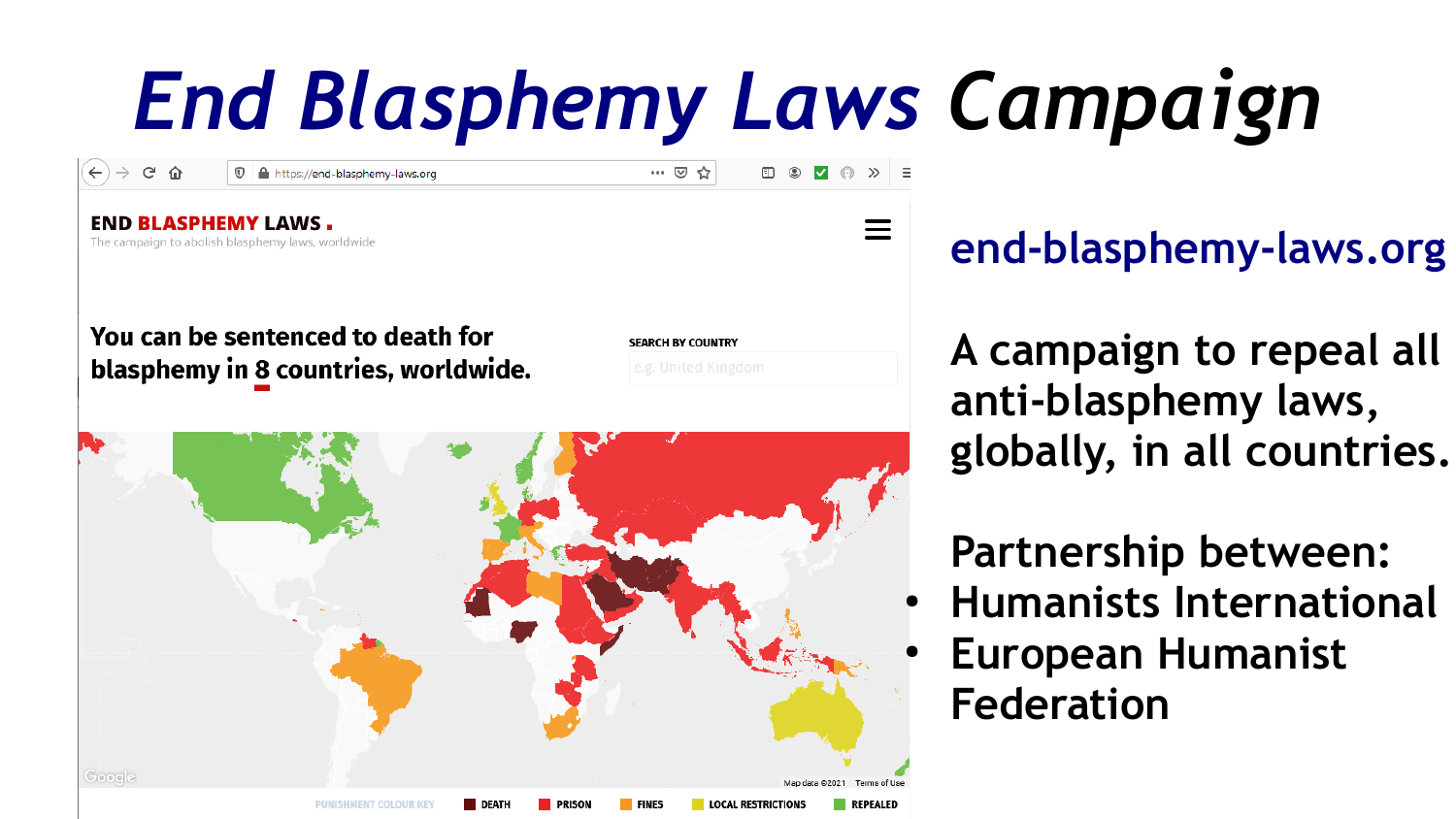# **Charter of the End Blasphemy Laws Coalition**

**We argue that blasphemy laws are harmful:**

- **1) They violate freedom of expression and deny equality.**
- **2) Actively enforced blasphemy laws infringe on and violate human rights around the world.**
- **3) Passive blasphemy laws reinforce active blasphemy laws.**
- **4) They have been repudiated by international law and governance bodies.**
- **5) Blasphemy laws are sometimes hidden under other language.**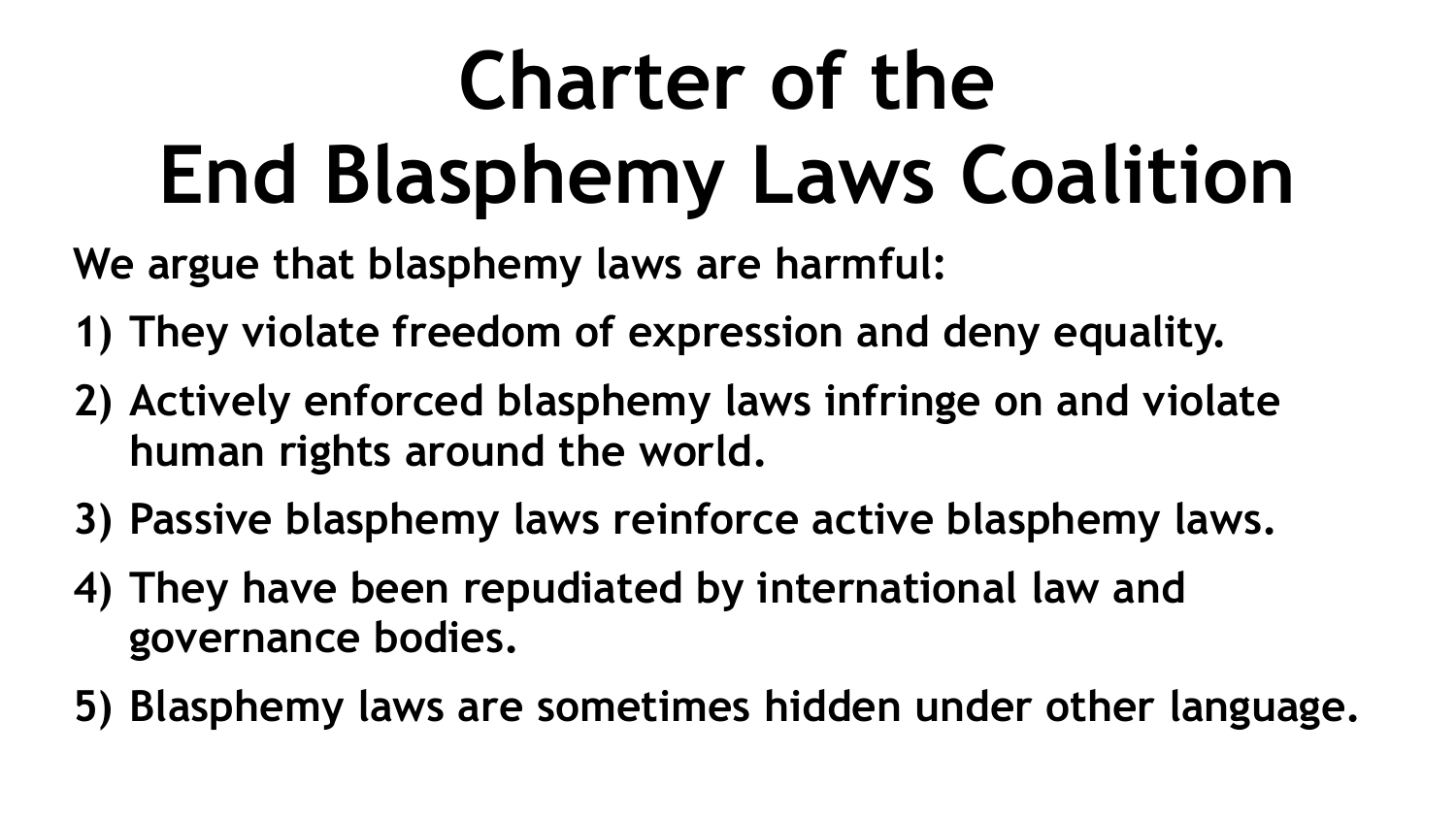### **Humanists International (IHEU) & "Islamophobia"**

**Declarations before the United Nations Human Rights Council:**

- [2008](https://humanists.international/2008/09/iheu-attacks-concept-islamophobia/): The accusation of "Islamophobia" is now widely **used as an ad hominem weapon to silence opponents by equating any criticism of Islam with racism.**
- **[2015](https://humanists.international/advocacy-statement/on-the-use-of-the-term-islamophobia/): The isolationist term "Islamophobia" encourages divisive identity politics.**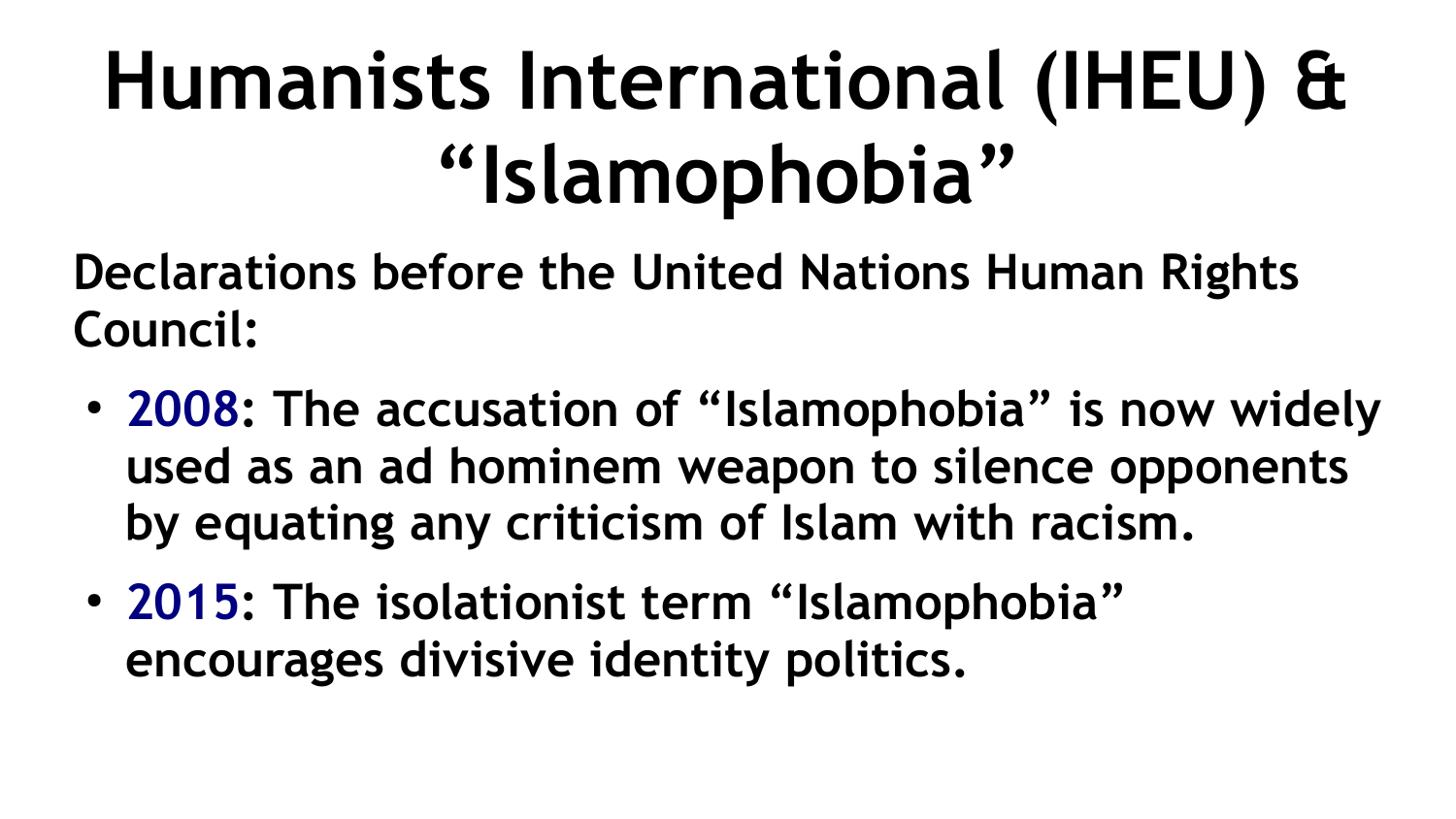

**"When the notion of Islamophobia does not serve to censor any criticism of Islam by restoring the crime of blasphemy, it serves to prevent any reform or modernization of this religion.…"**

— Jérôme Blanchet-Gravel, Foreword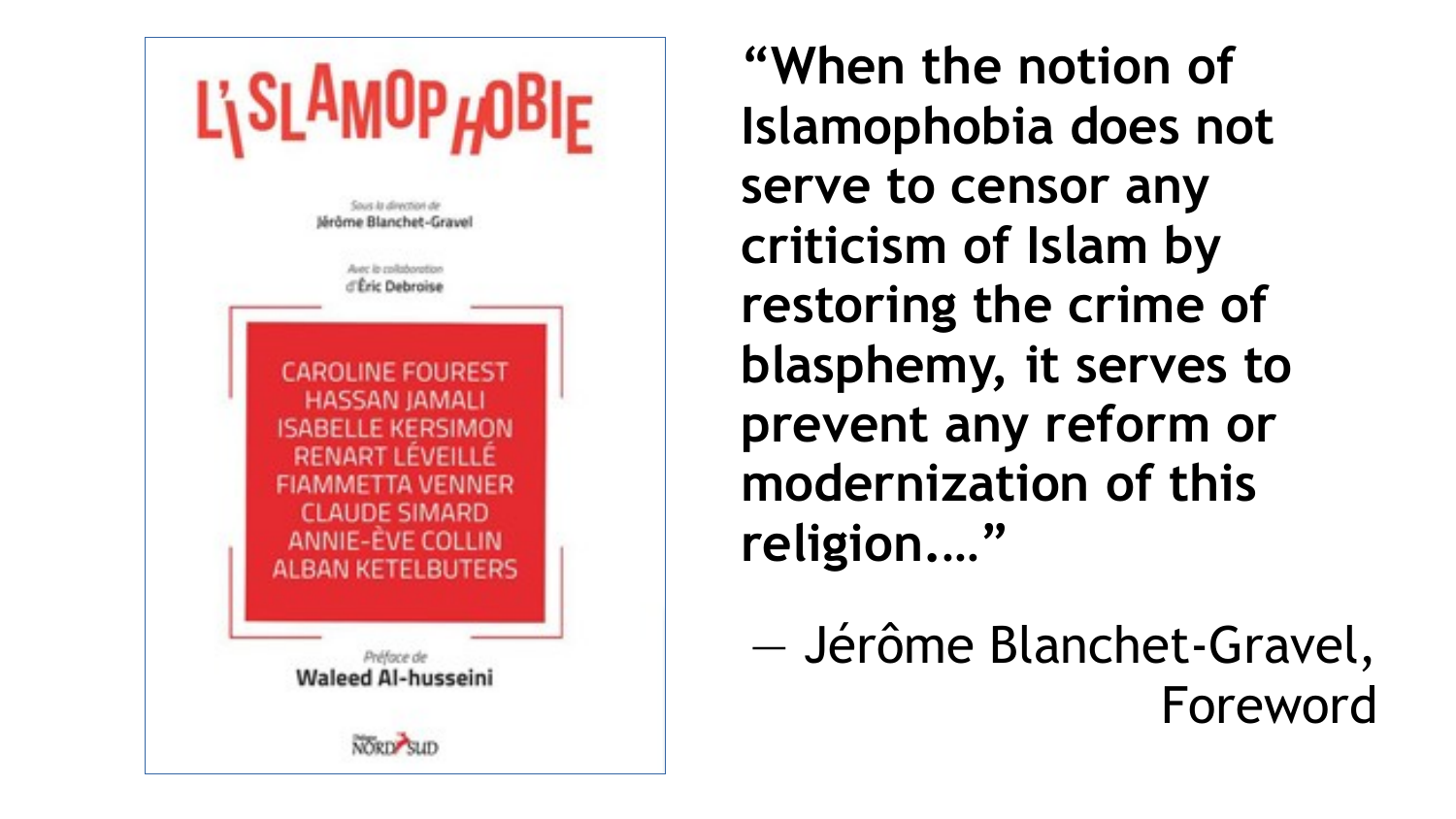#### **Quotation by Hassan Jamali, in the same book**

**"The notion of Islamophobia exists for the sole purpose of restricting freedom of expression and scaring those who defend secularism and dare to speak out against religious accommodation. […] Public institutions in Quebec have fallen into the trap.[…]"**

**— Hassan Jamali "'Islamophobia,' a weapon to counter any reform of Islam"**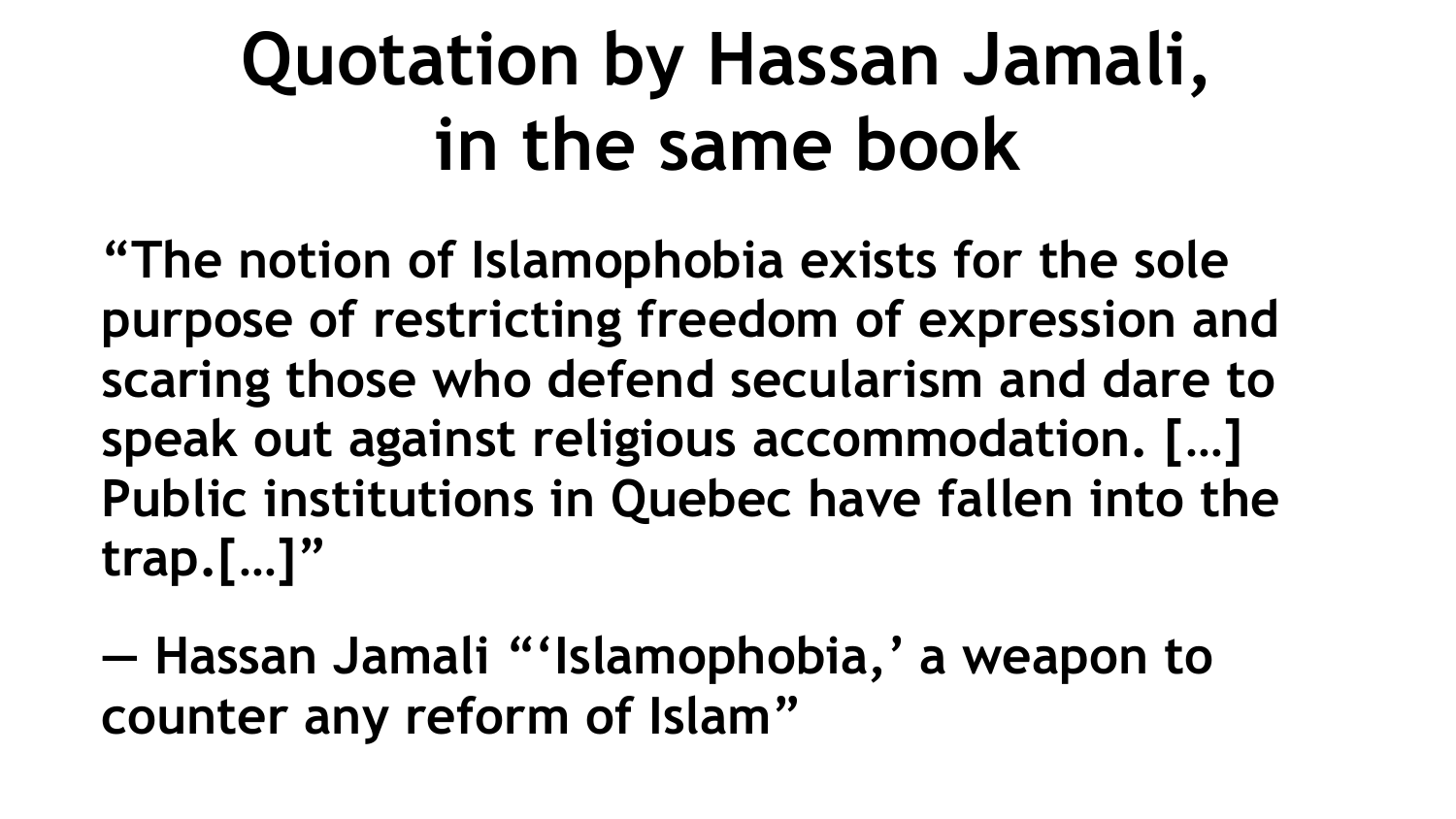#### **Henri Pena-Ruiz**

**French philosopher, an authority in matters of secularism. His approach is universalist, against essentialization of religious affiliation.**

"But no one can be reduced to just one's religion. One has a religion, But one is not one's religion. The same is true for a people. Even if one belongs to the majority, a religious or spiritual affiliation is necessarily an individual attribute and may not be forced upon everyone in the group."

— « **Islamophobie** »

in his *Dictionnaire amoureux de la Laïcité*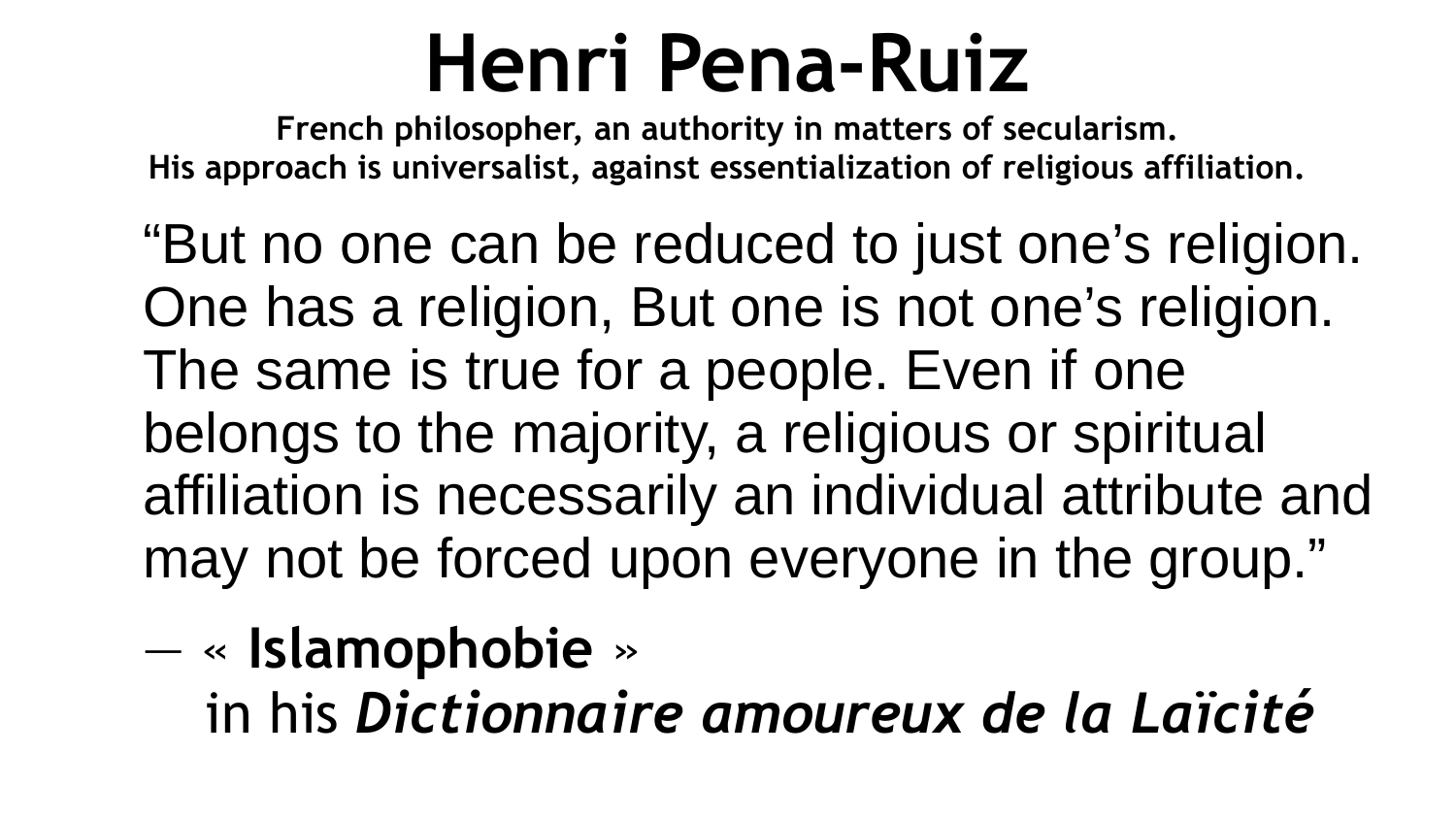

**"But the fear of Islamism is… eminently justifiable, natural and normal. So Islamophobia is in my opinion an ideological imposture which, in Western democracies, ultimately amounts to imposing the crime of blasphemy."**

> **Zineb El Rhazoui « [Les Terriens du samedi](http://mediasnewsplus.over-blog.com/2019/05/video-zineb-el-rhazoui-dans-les-terriens-du-samedi-l-islamisme-est-une-imposture-ideologique-qui-consiste-dans-les-democraties-occid) » 2019-05-11**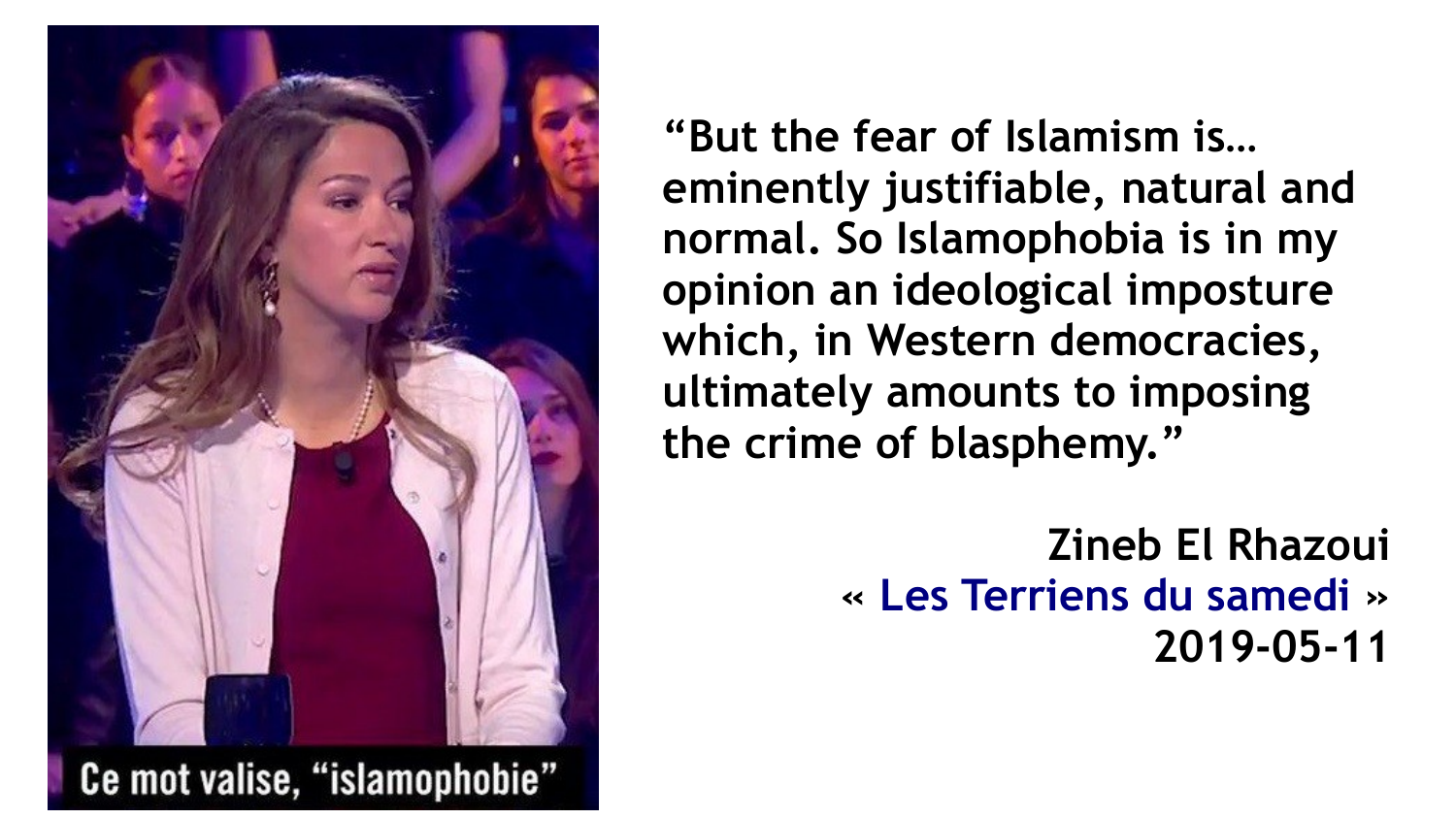# **Quebec Bill 21 & "Islamophobia"**

- **2019-04-26, Two health professionals at McGill: Bill 21 could have regrettable consequences for Quebecers' health. "Racism" & "Islamophobia" may cause depression, anxiety & psychological stress.**
- **2019-03-29, Michael Coren in** *Maclean's***: Bill 21 is "repugnant" & "The strain and stain of Islamophobia runs deep in Canada, and arguably stronger in Quebec than elsewhere."**
- **2019-03-28, Dan Bilefsky,** *New York Times***: Associates Bill 21 with murderous anti-Muslim violence, fomenting hatred & "Islamophobia."**
- **2020-11, Court challenge: According to Bill 21's opponents, Quebecers support for secularism is caused by "Islamophobia" & "racism."**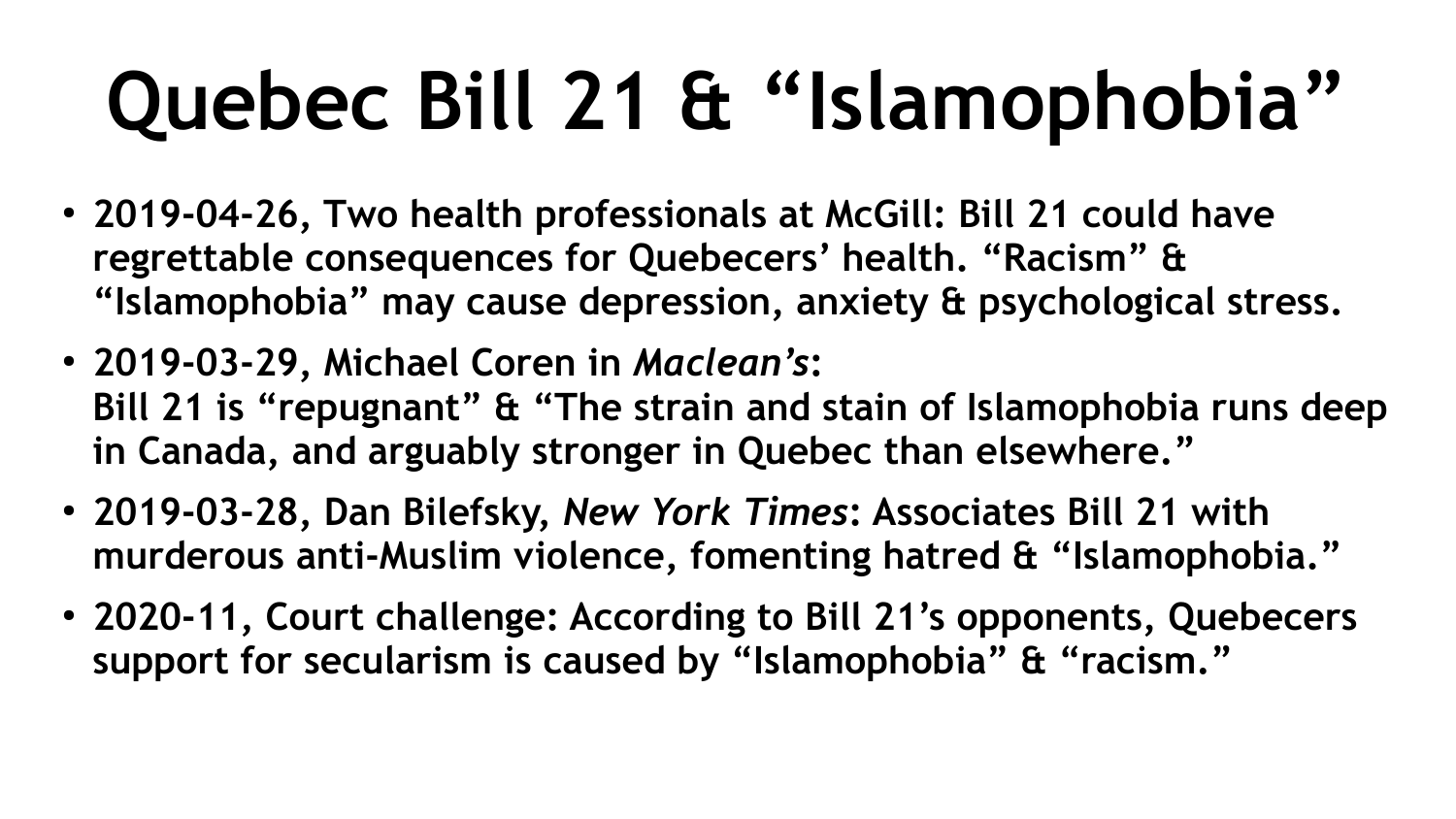#### **Organizations which promote criminalization of "Islamophobia"**

- **CCIF** = Collectif contre l'islamophobie en France
	- **Affinities with** *Muslim Brotherhood.*
	- **Published dubious statistics about "Islamophobic" events.**
	- **Disbanded 2020, after assassination of Samuel Paty.**
- **CCIB = [Collectif contre l'islamophobie en Belgique](https://ccib-ctib.be/)**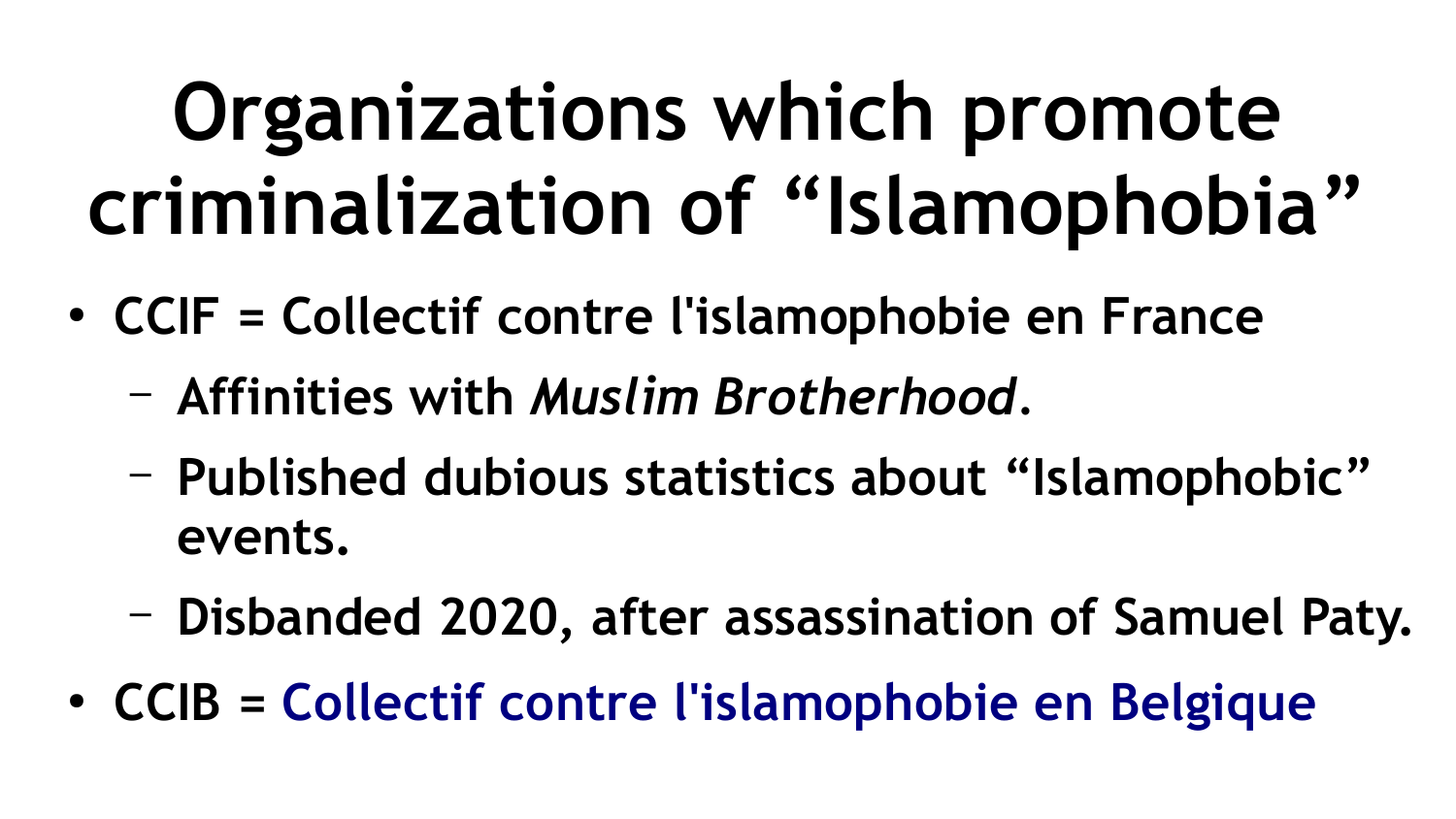### **Hani Ramadan, brother of Tariq**

#### [https://twitter.com/\\_HaniRamadan/status/13759](https://twitter.com/_HaniRamadan/status/1375958473301766148) [58473301766148](https://twitter.com/_HaniRamadan/status/1375958473301766148) **"Muslims have the right to**



Hani Ramadan @ HaniRamadan

Les musulmans sont en droit d'établir la liste de ceux qui encouragent l'islamophobie en France, sous prétexte de s'en prendre à l'islamisme, concept dangereusement fourre-tout.Y compris en relevant les noms des élus qui s'illustrent en ce sens. L'islamophobie est un délit.

7:50 PM · 27 mars 2021 · Twitter for iPhone

22 Retweets 43 Tweets cités 63 J'aime

**draw up a list of those who encourage Islamophobia in France, under the pretext of attacking Islamism, a dangerously catch-all concept. Including by noting the names of elected officials who stand out in this regard. Islamophobia is a crime"**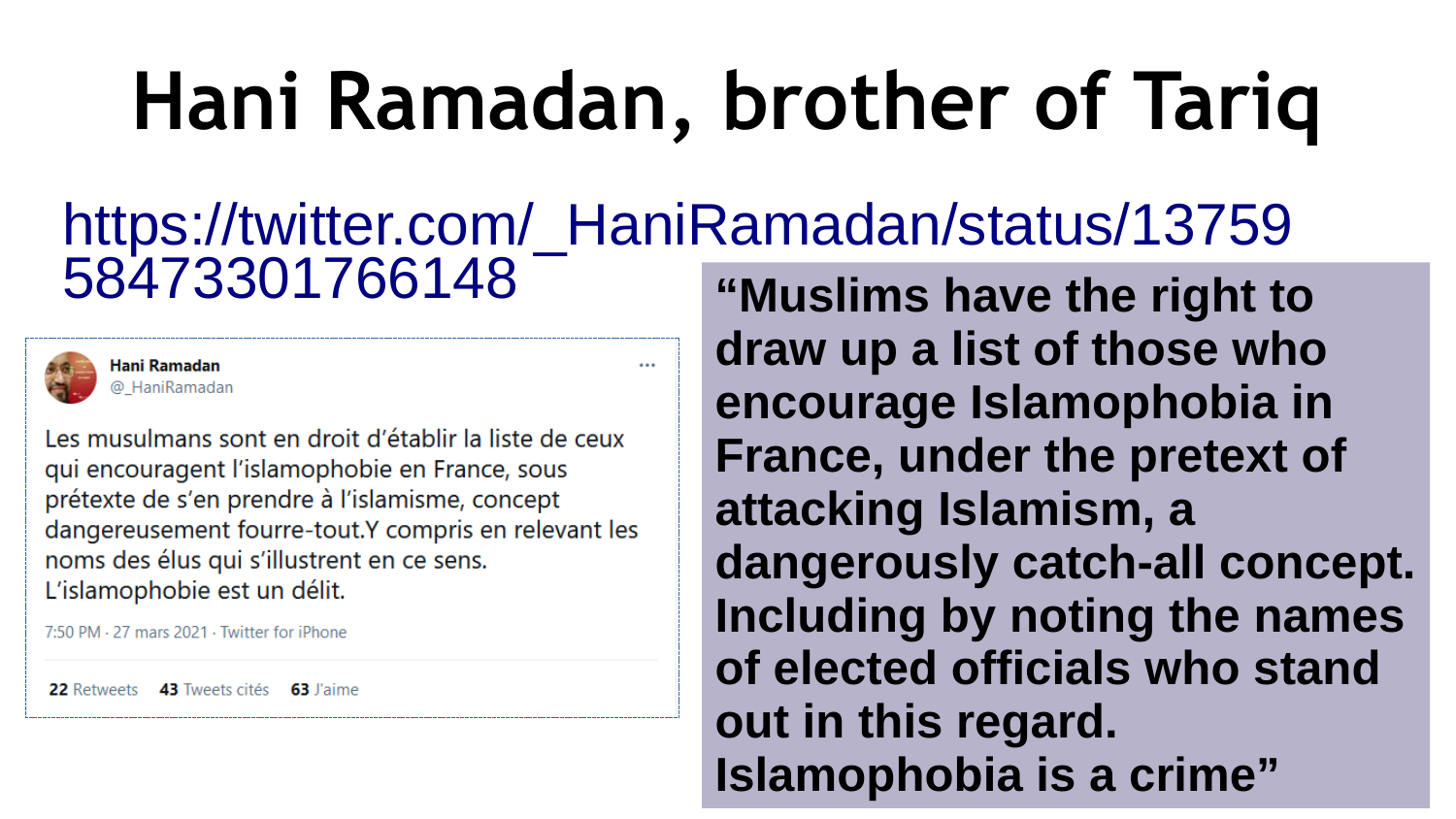#### **Mohamed Sifaoui**

**Franco-Algerian investigative journalist and writer who specializes in reporting on Islamism and organized crime**

#### **"Islamophobia is an intellectual scam that aims to atrophy debate."**

*[Les Fossoyeurs de la République,](https://www.facebook.com/MOHAMEDSIFAOUIJOURNALISTE/posts/291065035714444) Islamo-gauchisme : l'enquête inédite*

**("Gravediggers of the Republic, Islamoleftism: an original investigation"), Éditions de l'Observatoire.**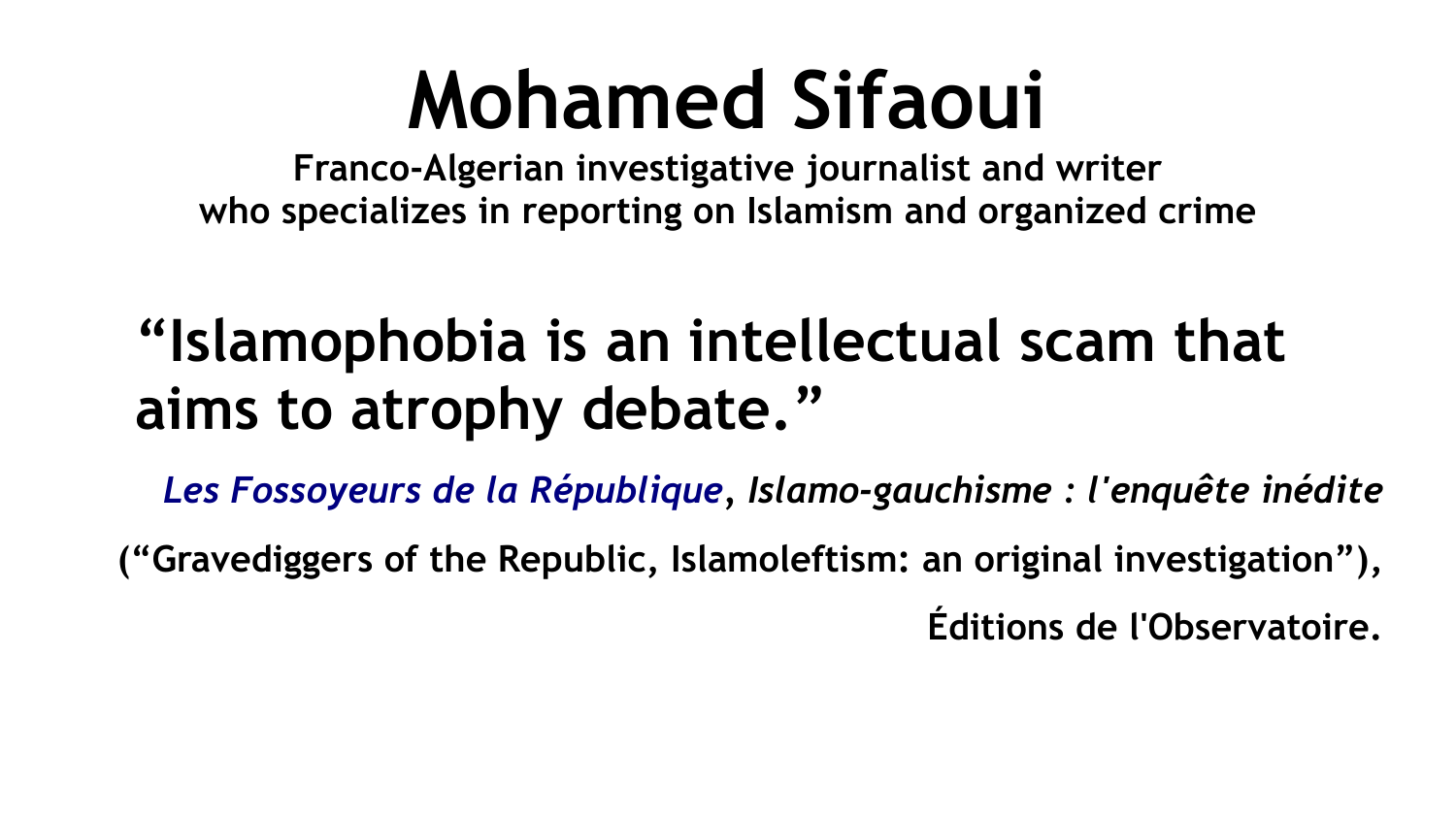#### **Erdoğan's dream of becoming Caliph**



**"'tomorrow, no European, no Westerner, will be able to take a step in safety, with peace of mind in the street, anywhere in the world,' this is what Recep Tayyip Erdogan declared in March 2017 […] The Turkish President takes more and more seriously his role as Caliph, taking on the costume of the protector of Muslims against a Europe that he qualifies as Islamophobic and racist and that he accuses of trampling on human rights because it refuses Sharia and the veil on its soil, while Erdogan is allied with the militias of Daesh and massacres the Kurdish people in Iraq and Syria."**

**– Céline Pina, « [L'Hypocrisie de la maire de Strasbourg](https://celinepina.fr/2021/03/lhypocrisie-de-la-maire-de-strasbourg-face-a-lentrisme-islamiste/) face à l'entrisme islamiste », 2021-03-25**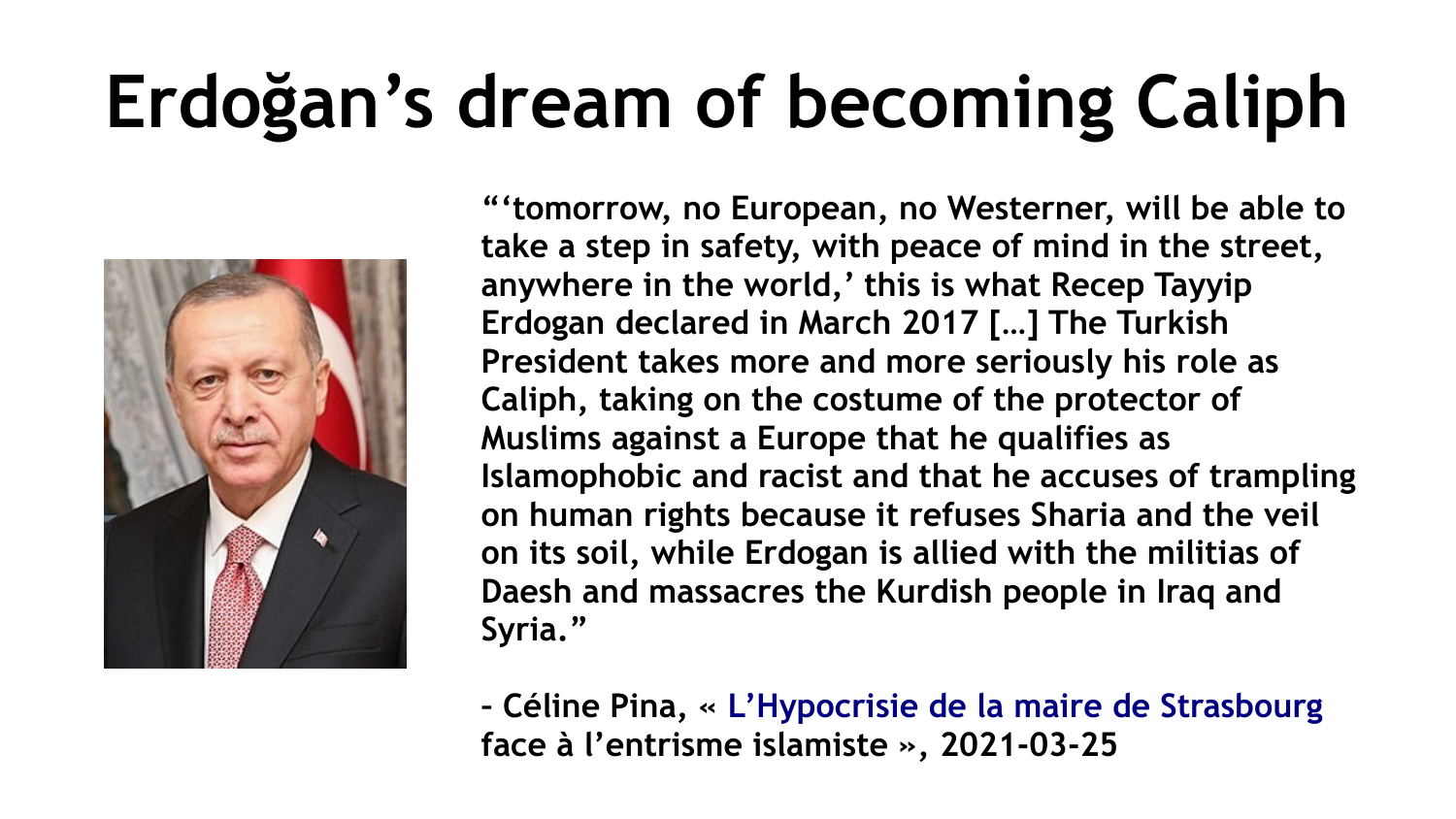### **Demonstration, Paris, 2019-11-10**

#### **Point of view of Riss, editor-in-chief** *Charlie Hebdo***:**

**"The so-called demonstration against Islamophobia, where part of the left met last Sunday, is a significant date in the history of the left. In the story of its disintegration. The fight against racism and discrimination is a key issue for democracy. But to be combated effectively, racism and discrimination must be precisely identified. It is not enough to wrongly designate supposed racists to obtain an anti-racism certificate. Nor is it justified to point the finger at all Muslims for fighting Islamism, as unfortunately far-right parties in Europe do. 'War is too important a thing to be entrusted to soldiers,' said Clemenceau. When we hear certain self-proclaimed anti-racism activists accuse anyone of anything, we think that the fight against racism is too important a thing to be entrusted to such irresponsible people."**

**« [Un bel enterrement de la gauche](https://charliehebdo.fr/2019/11/politique/bel-enterrement/) » ("A lovely burial of the left"),** *Charlie Hebdo***, 2019-11-12**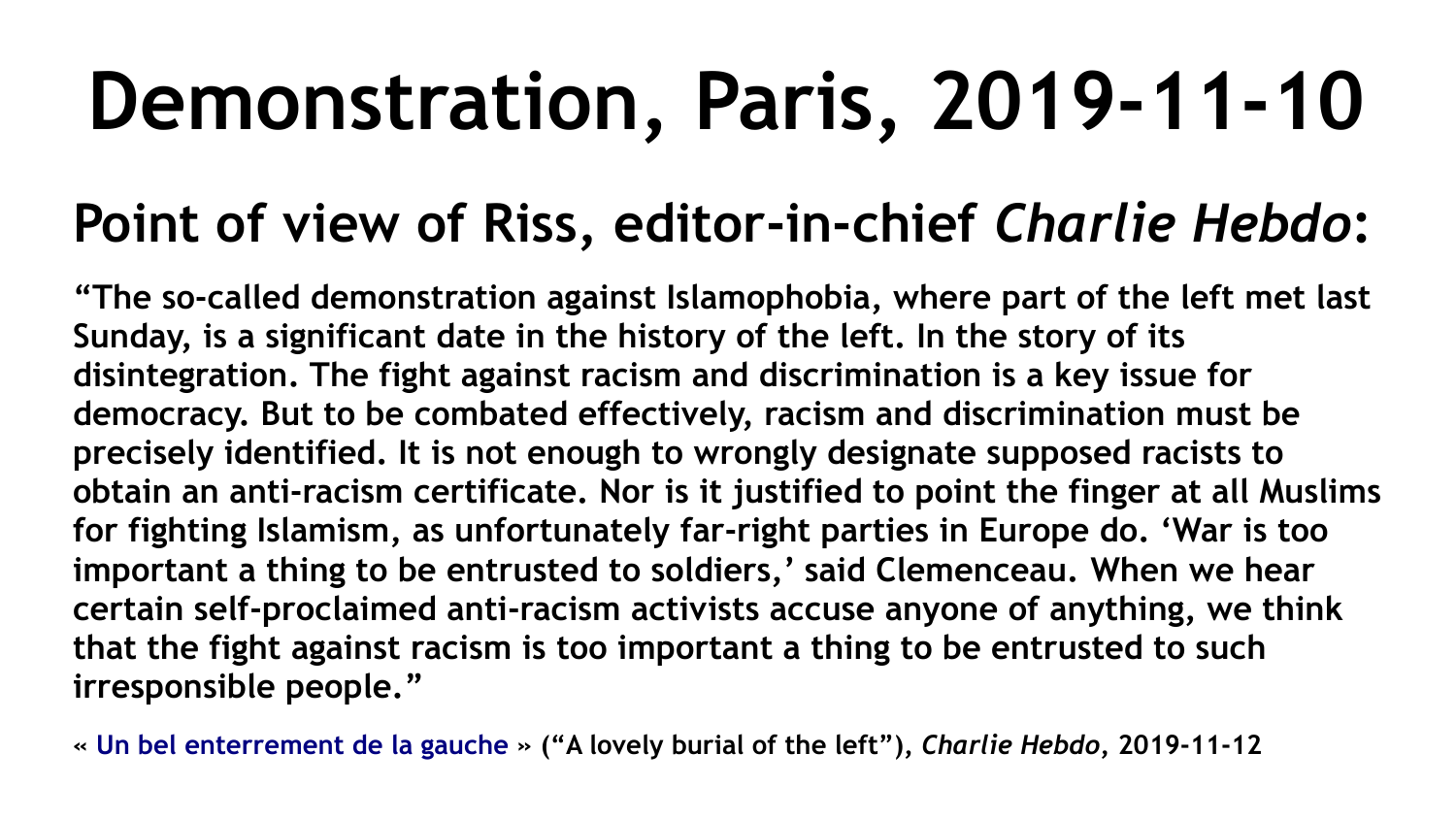# **Two Types of Censorship**

- **Legal censorship, imposed by the State, using laws against blasphemy, hate speech, etc.**
- **Social censorship, imposed by media and one's peers:**
	- **Gratuitous accusations of "xenophobia," "Islamophobia," etc. in traditional & social media, in social interactions, leading to self-censorship.**
	- **Legislative motions, without force of law but which endorse social censorship.**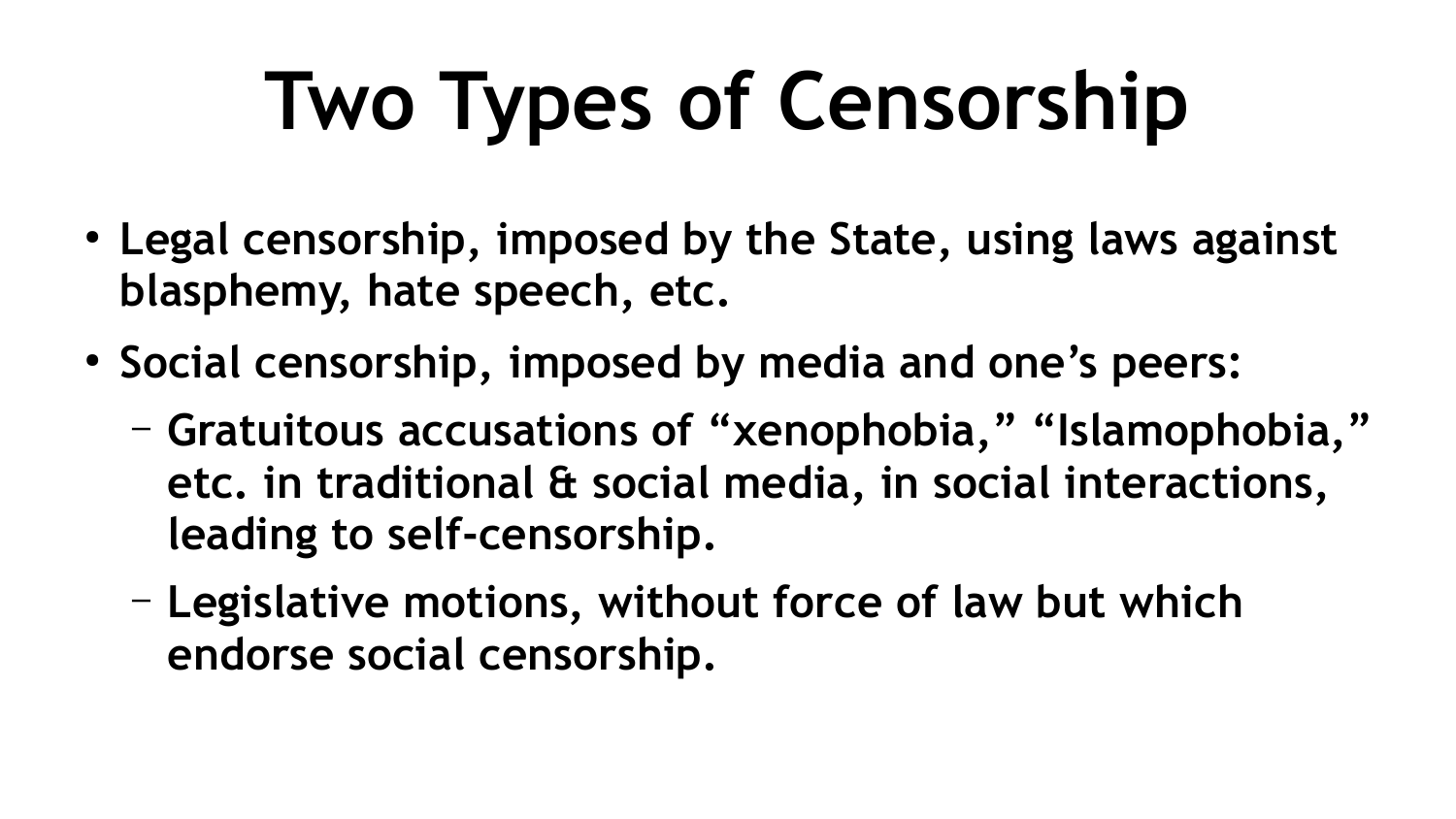# **Motions Against "Islamophobia"**

- **2015-10-01: National Assembly of Quebec, [resolution by Françoise David \(Québec Solidaire\)](http://www.assnat.qc.ca/fr/travaux-parlementaires/assemblee-nationale/41-1/journal-debats/20151001/155103.html). Rassemblement pour la laïcité (RPL) declares its disagreement.**
- **2017-03-23: Parliament of Canada : [M-103](https://www.ourcommons.ca/Members/en/iqra-khalid(88849)/motions/8661986) which condemns "Islamophobia and all forms of systemic racism and religious discrimination."**
- **"Taking Action Against Systemic Racism and Religious Discrimination Including Islamophobia," report of Standing Committee on Canadian Heritage, mandated to follow up on Motion M-103. [Blog by Louise Mailloux:](https://www.atheology.ca/blog-097/)**

**"Ottawa Throws its Doors Wide Open to Religions"**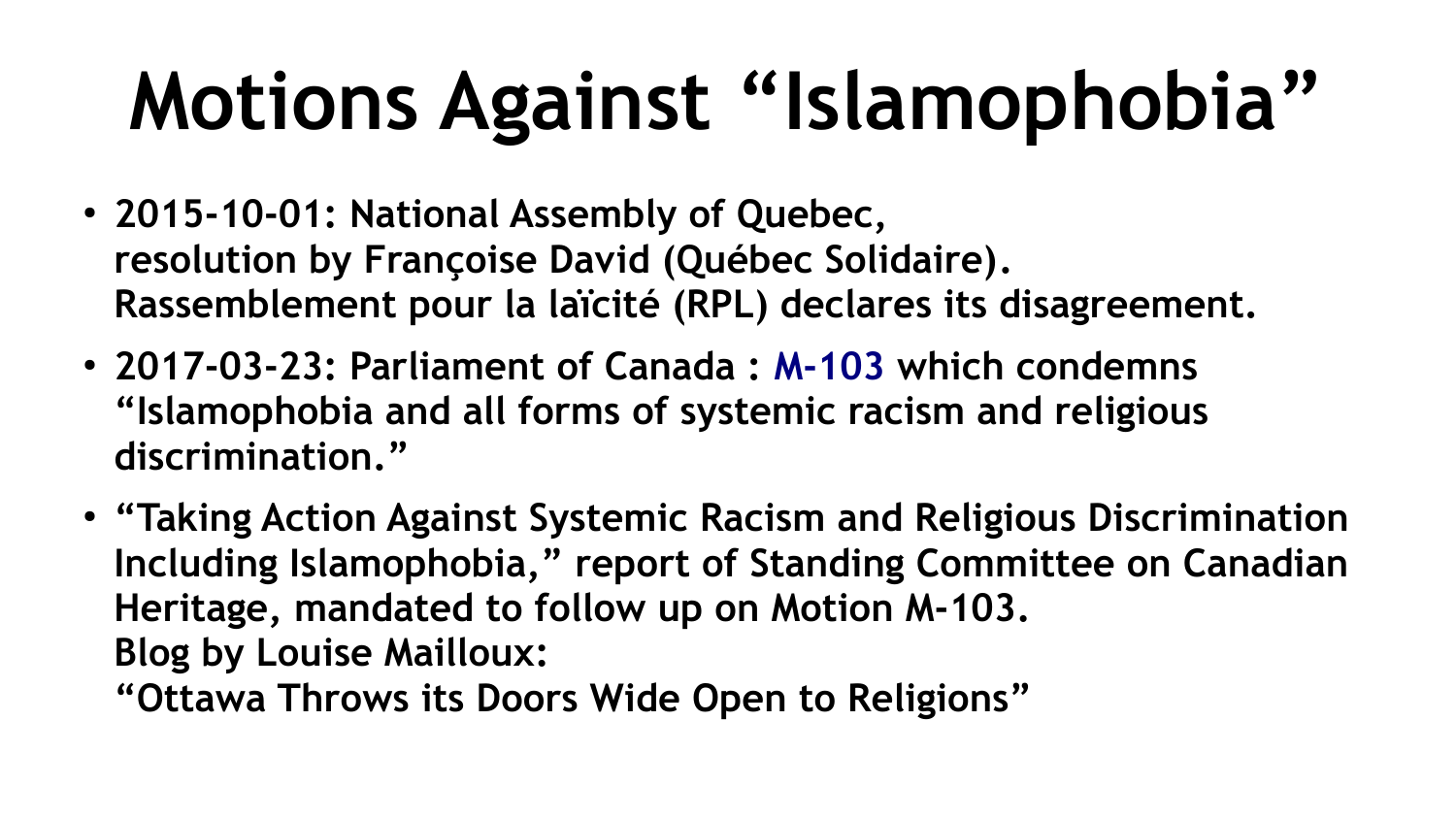#### **Accusations of "Islamophobia" can have Very Serious—Even Deadly—Consequences**

- Mila: Death threats, under police protection.
- **Samuel Paty: Assassinated and decapitated.**

**In a country where neither "blasphemy" nor "Islamophobia" is a crime, a violent or even deadly repression of these non-crimes can occur. Extreme examples of social censorship.**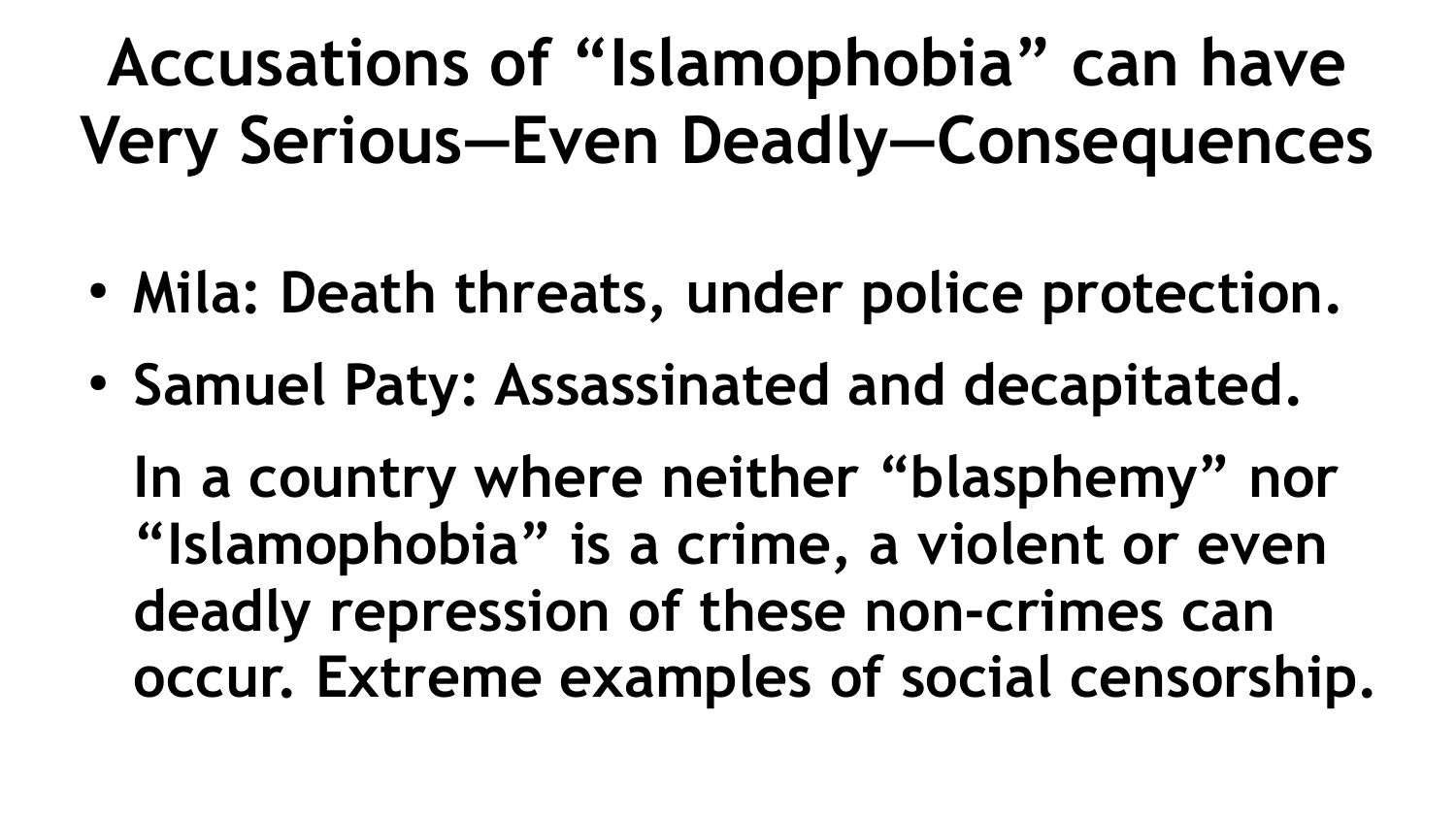### **Extrajudicial Violence Against "Blasphemers"**

- **Pakistan, 1987—2017: more than 75 extrajudicial executions of people accused of "blasphemy."**
- **Examples:**
	- **Sajjad Maseeh & Shama Bibi**
	- **Rashid Rehman**
	- **Mashal Kahn**
- Recent example: Deborah Yakubu killed by mob in northern Nigeria, for "blasphemy."

**In a country where the "crime" of blasphemy exists, violent extrajudicial repression of this [non-]crime can also occur.**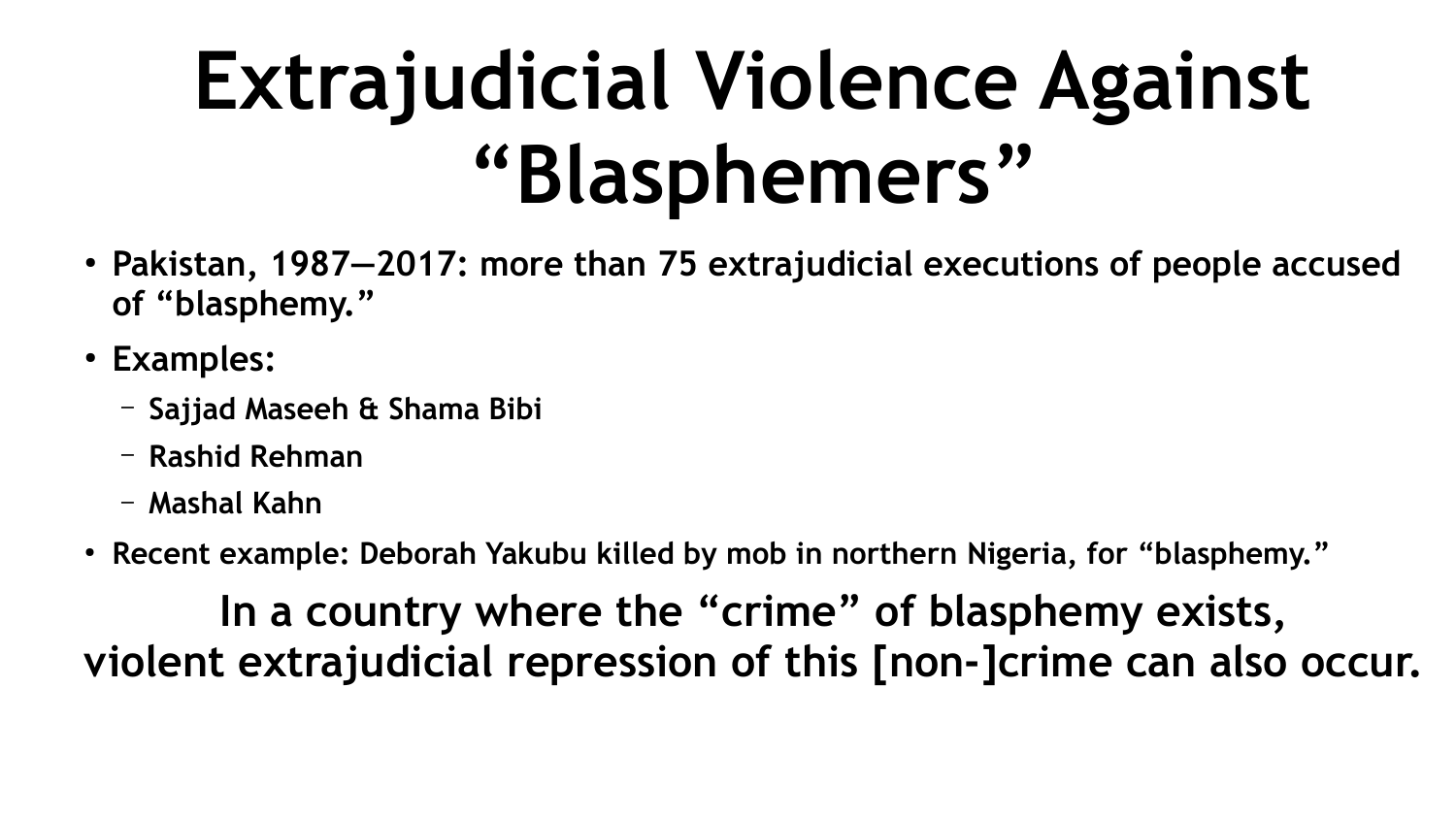### **Apostasy**

- Apostasy (renounce one's religion) forbidden in Islam, **severely punished, even death penalty. No respect for freedom of conscience.**
- Accusations of "Islamophobia" = approximate synonym **of "racism." Conflate race with religion, racializing religious affiliation. Similar to ban on apostasy, denial of freedom of conscience.**
- Race-Islam conflation is the light version of Islam's ban **on apostasy.**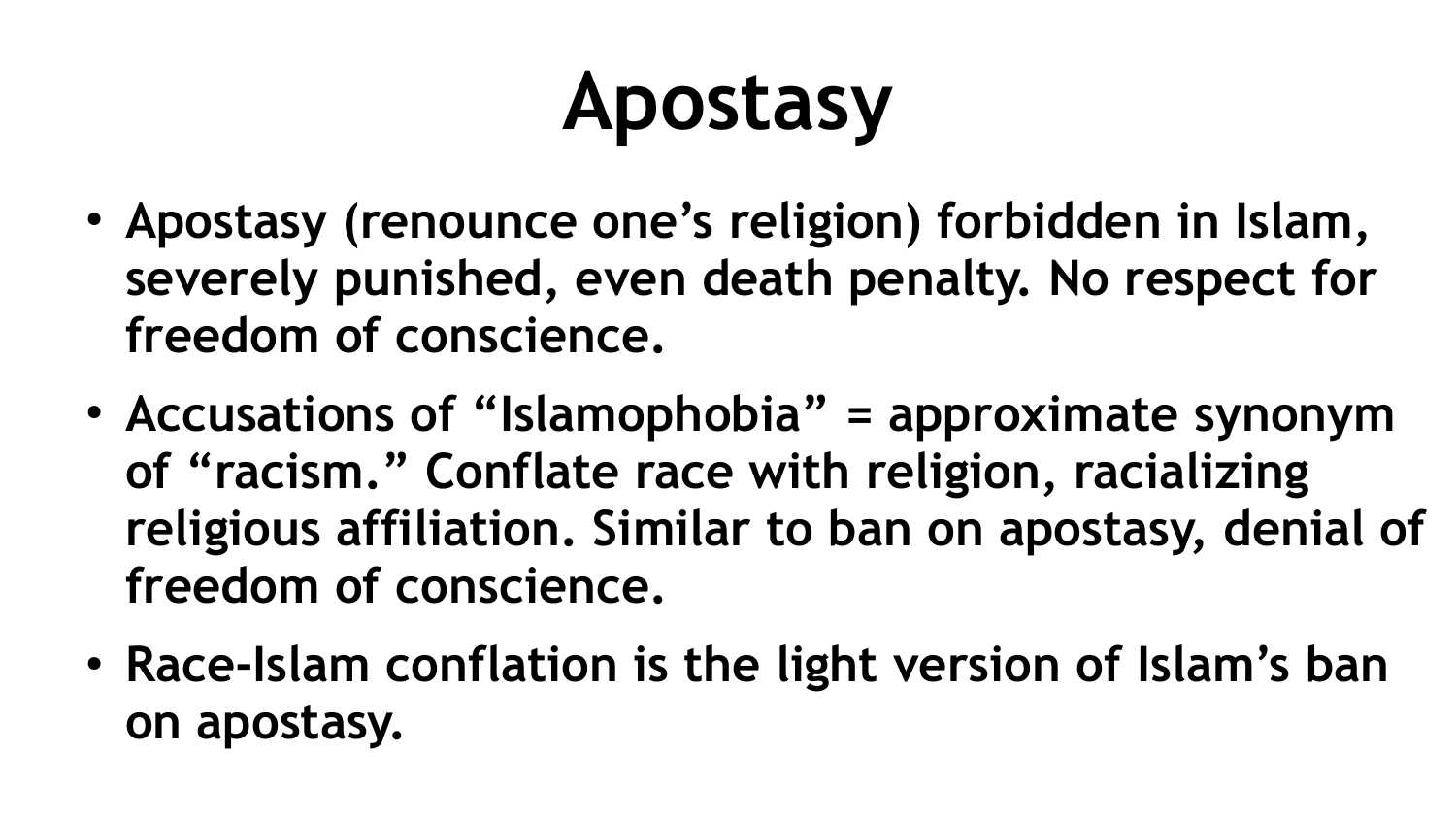### **Justin Trudeau confuses "Islamophobia" with Homophobia**

*"But why does the word Islamophobia scare us? No one complains about the word homophobia. There's even a day for that. But Islamophobia bothers us, why?"*

**— Prime Minister Justin Trudeau, 2018-01-29**

**[Press Release, 2018-02-02](https://www.atheology.ca/press_releases/2018-02-02/), AFT denounces Trudeau's assertion:**

- **Islam and its variant Islamism are ideologies. Homosexuality is not.**
- An insult to the dignity of homosexual persons.
- **Demeaning for Muslims, preventing them from criticizing their own religion.**
- Trudeau essentializes religious affiliation, as if it were biologically determined. **This amounts to an endorsement of Islam's ban on apostasy and thus a denial of Muslims' freedom of conscience.**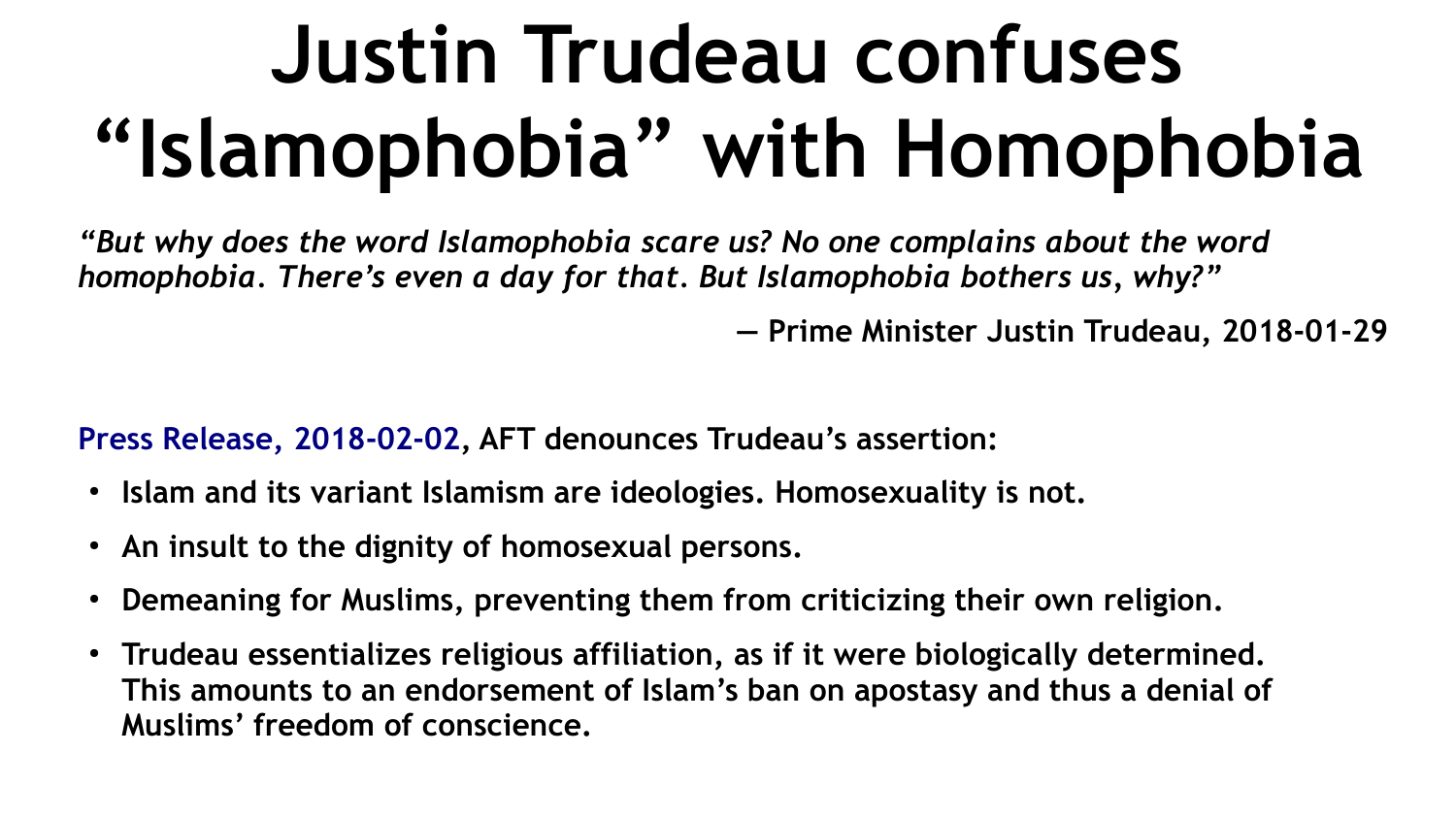#### **Definition of "Islamophobia" by British APPG (All Party Parliamentary Group)**

**All Party Parliamentary Group** on British Muslims appg **ISLAMOPHOBIA DEFINED** 

> The inquiry into a working definition of Islamophobia

**"Islamophobia is rooted in racism and is a type of racism that targets expressions of Muslimness or perceived Muslimness."**

> **—** *[Islamophobia Defined](https://appgbritishmuslims.org/s/Islamophobia-Defined.pdf)***, APPG on British Muslims, 2018.**

#### **Two major problems:**

- **Confuses ideology (Islam) with people (Muslims)**
- **Essentializes (racializes) religious affiliation by conflating it with race.**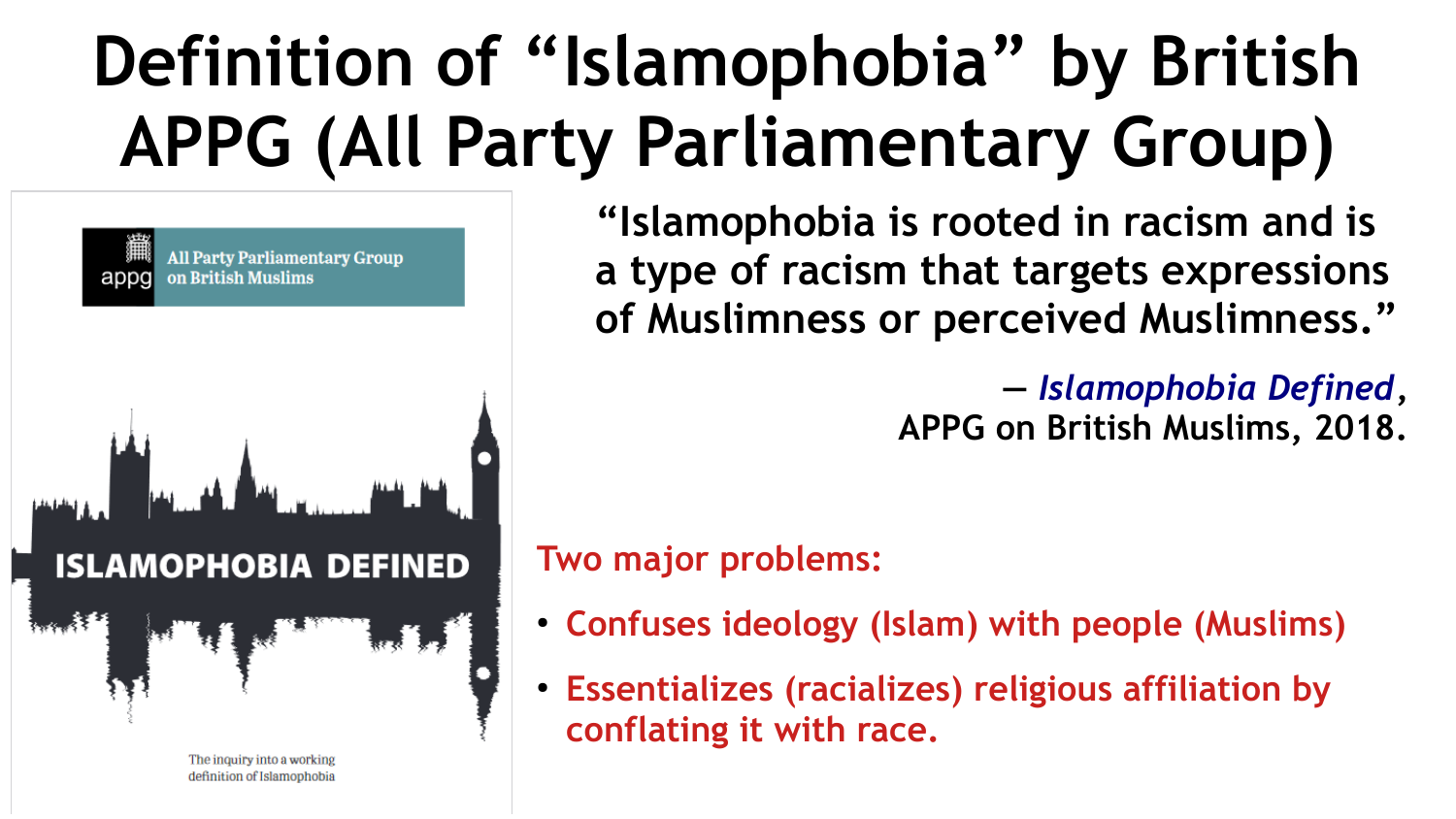#### **Batley Grammar School The Abject Cowardice of Authorities**



- **March 2021, teacher suspended after presenting a cartoon of Muhammad.**
- **Demonstrations demanding his firing.**
- **Cowardly apology from headmaster.**
- **Teacher fears for his life. His career is probably over.**
- **The foolishness of the APPG and the cowardice of school authorities are two manifestations of the same Islamolatric madness.**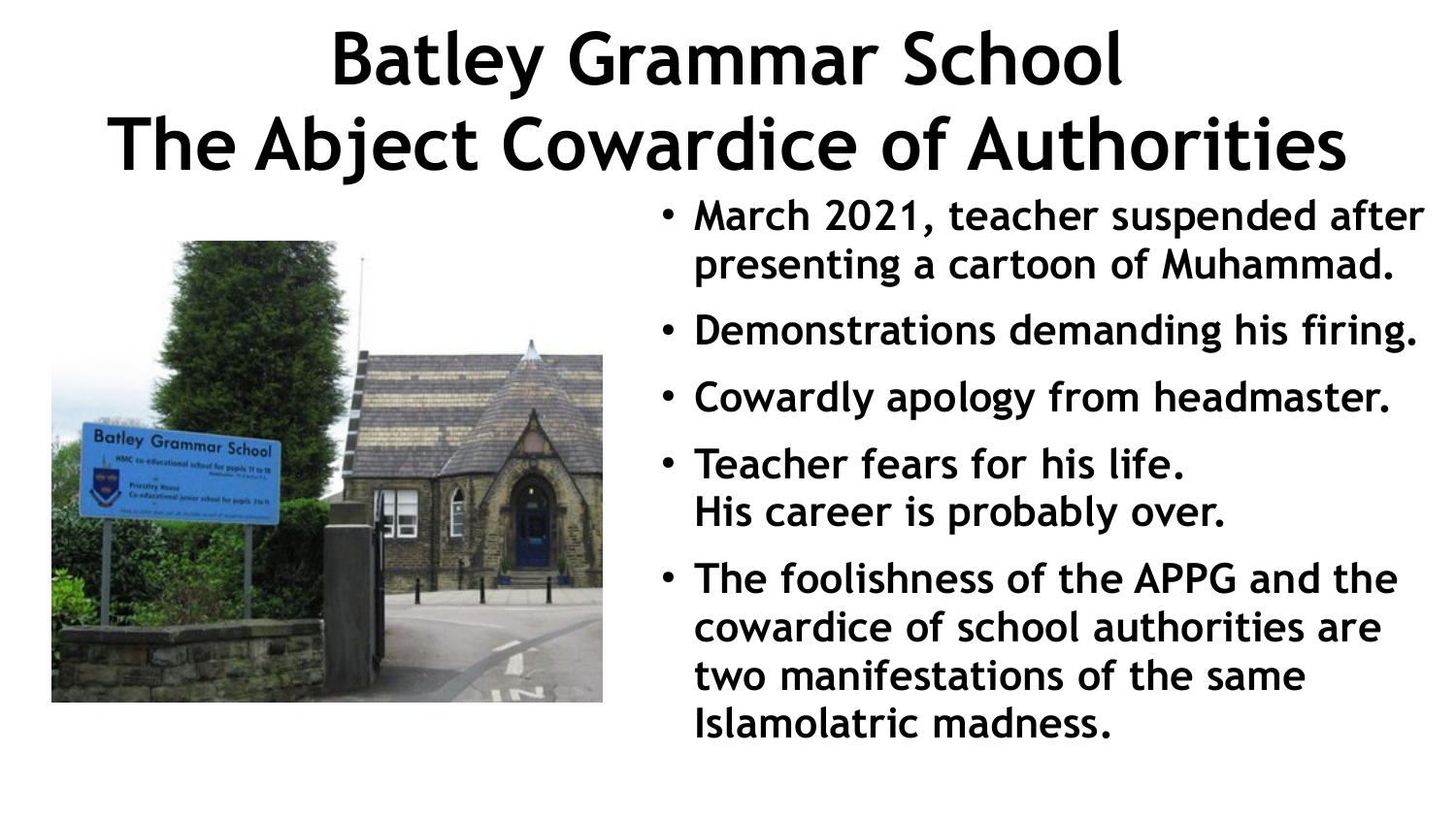### **Three Neologisms**

- **Islamolatry** = extreme attitude of respect for, admiration of or submission to Islam or even Islamism, but not as a believer; rather, as a non-Muslim who opposes frank criticism of Islam.
- **Islamocomplacency** = an attitude of complacency with regard to political Islam, underestimating or ignoring its danger.
- **Islamoleftism** = A degenerate form of left-wing politics in which the priority which the left traditionally accorded to questions of class is now replaced by the defence of minorities, especially Muslims, as if Muslims constituted the new working class (as in Marxist ideology) or the new chosen people (as in Abrahamic mythology).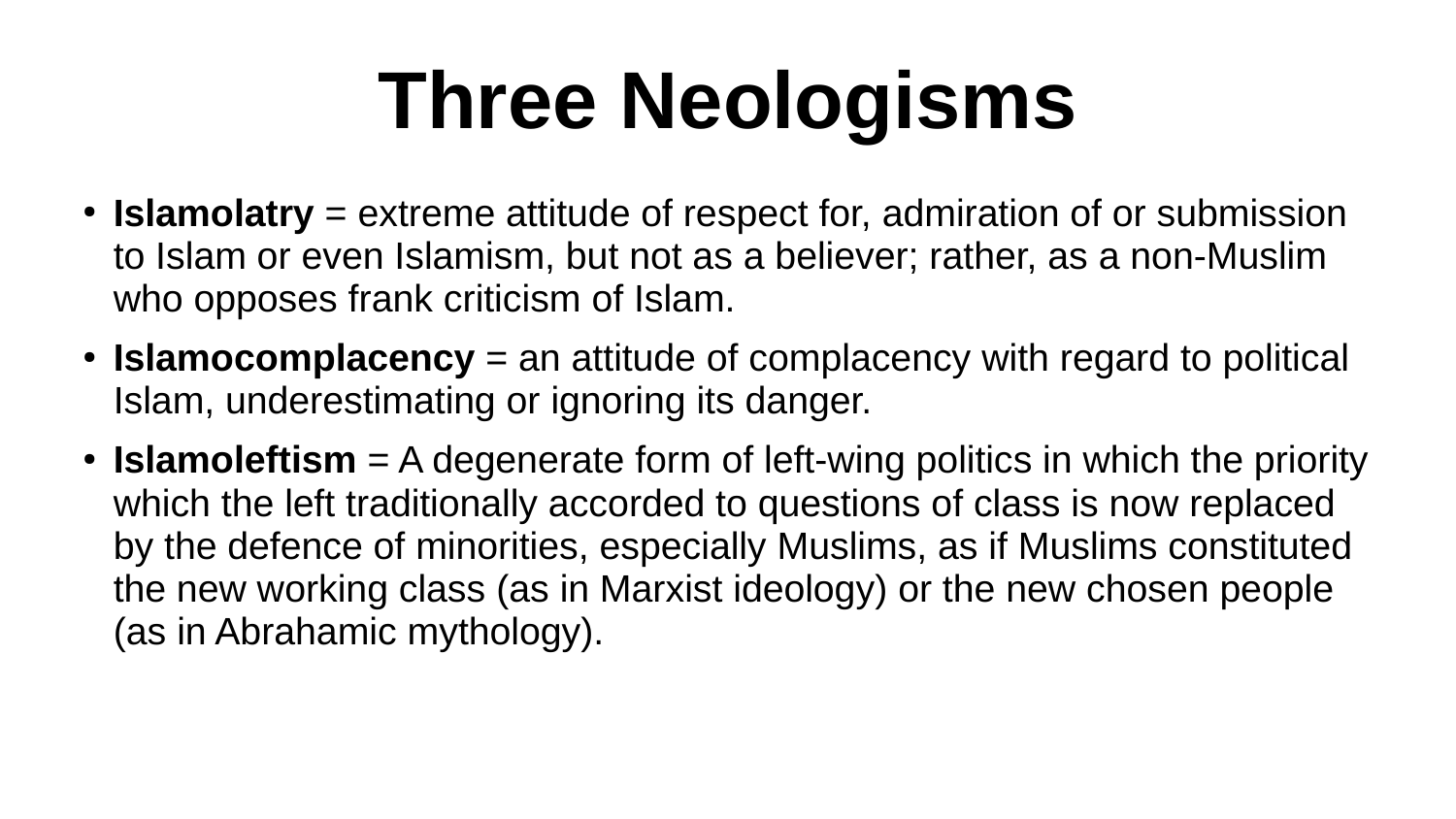# **United Nations: A Major Victory in 2011**

- **1999 & 2010: OCI succeeds in passing resolutions condemning "defamation of religion" and "Islamophobia."**
- **2010: Last of such resolutions, with weakened support.**
- 2011: Resolution 16/18 protects human beings rather than **ideas. Reaffirmed in 2012 & 2013.**
- **2011: Declaration that laws against blasphemy are contrary to the** *International Covenant on Civil and Political Rights.*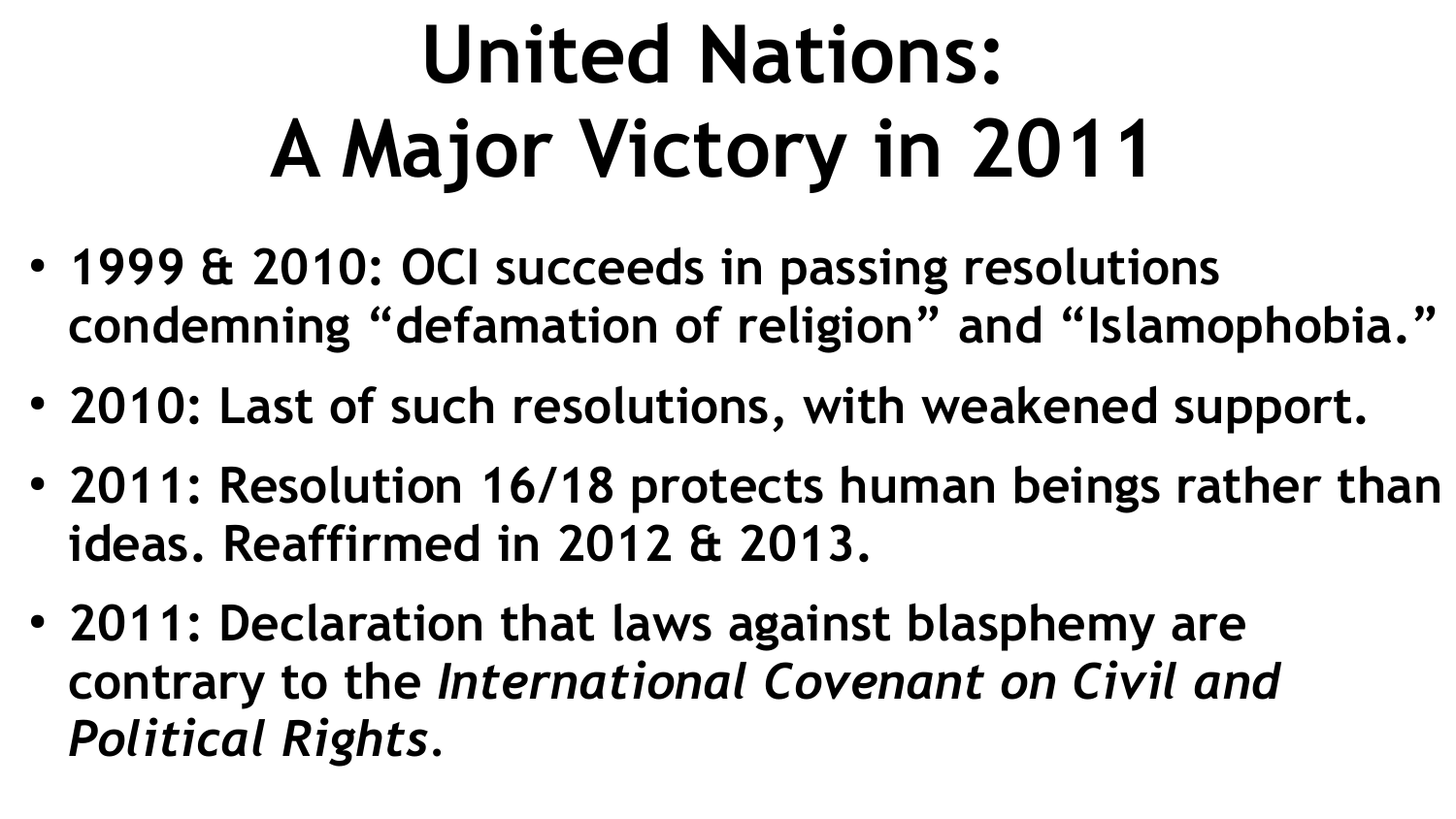### **United Nations: A Major Setback in 2022**

- **Resolution proclaiming 15th March as [International Day to Combat Islamophobia](https://www.un.org/press/en/2022/ga12408.doc.htm) unanimously adopted by the General Assembly**
- **Resolution introduced by Pakistan, whose representative said: "Islamophobia has emerged as a new form of racism that includes, among others, discriminatory travel bans, hate speech and the targeting of girls and women for their dress."**
- **Thus, secular legislation such as Quebec Bill 21 and French bans on religious symbols are targeted by this retrograde measure.**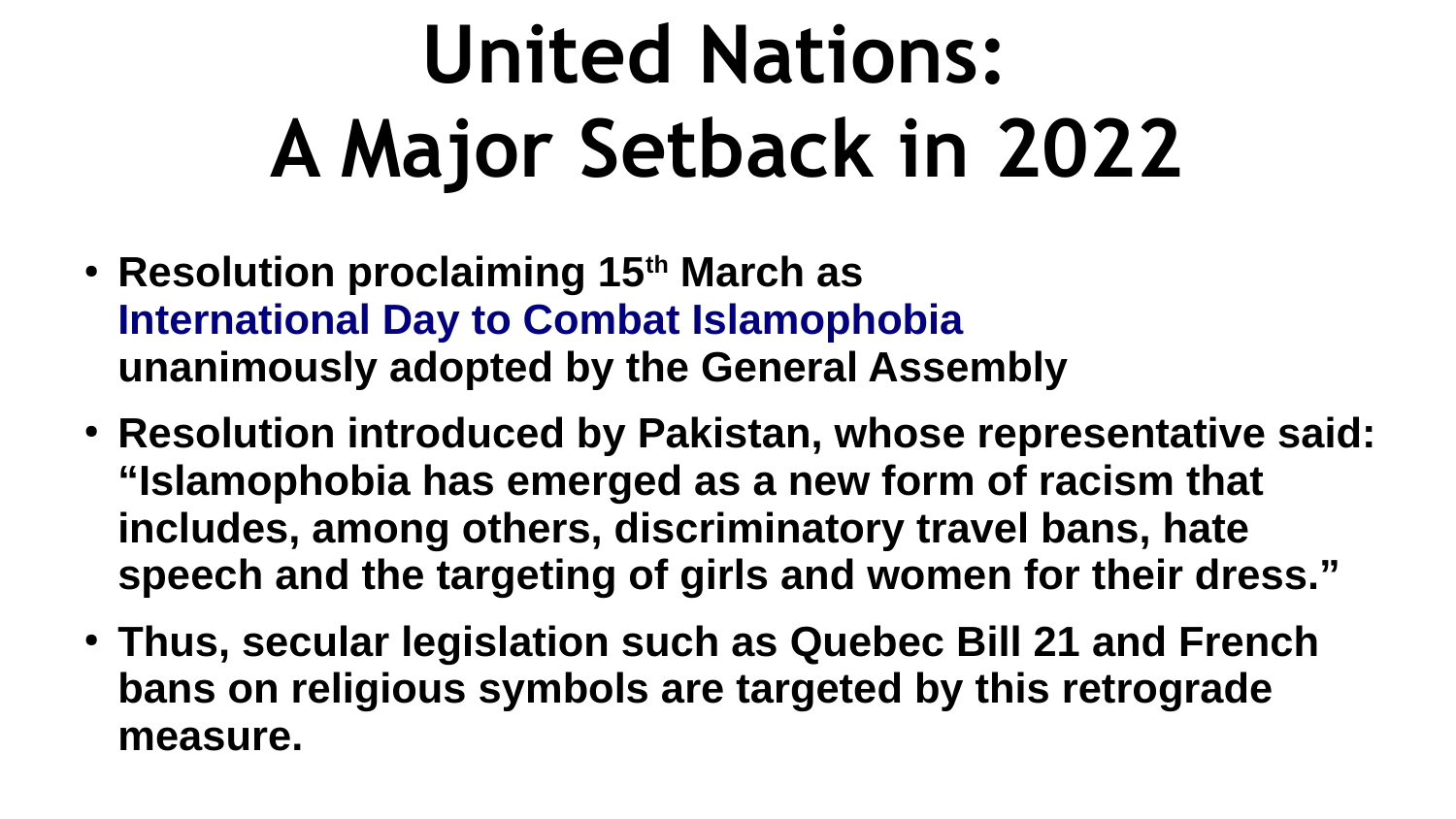### **New US Law Against "Islamophobia" Internationally**

- New law proposed by Ilhan Omar passed by US House of Representatives. Not yet adopted by Senate.
- **[Bill H.R.5665: Combating International Islamophobia Act](https://www.congress.gov/bill/117th-congress/house-bill/5665)** "establishes within the Department of State the Office to Monitor and Combat Islamophobia and addresses related issues."
- Congresswoman Omar wears hijab, including when in House of Representatives. Headgear banned there for almost two centuries (1837—2019). Omar obtained exception for religious reasons, thus violating separation between religions and State.
- See: [Masih Alinejad Opposes Ilhan Omar's Islamophobia Bill](https://www.atheology.ca/2022-01-25-masih-alinejad-opposes-ilhan-omar-islamophobia-bill/)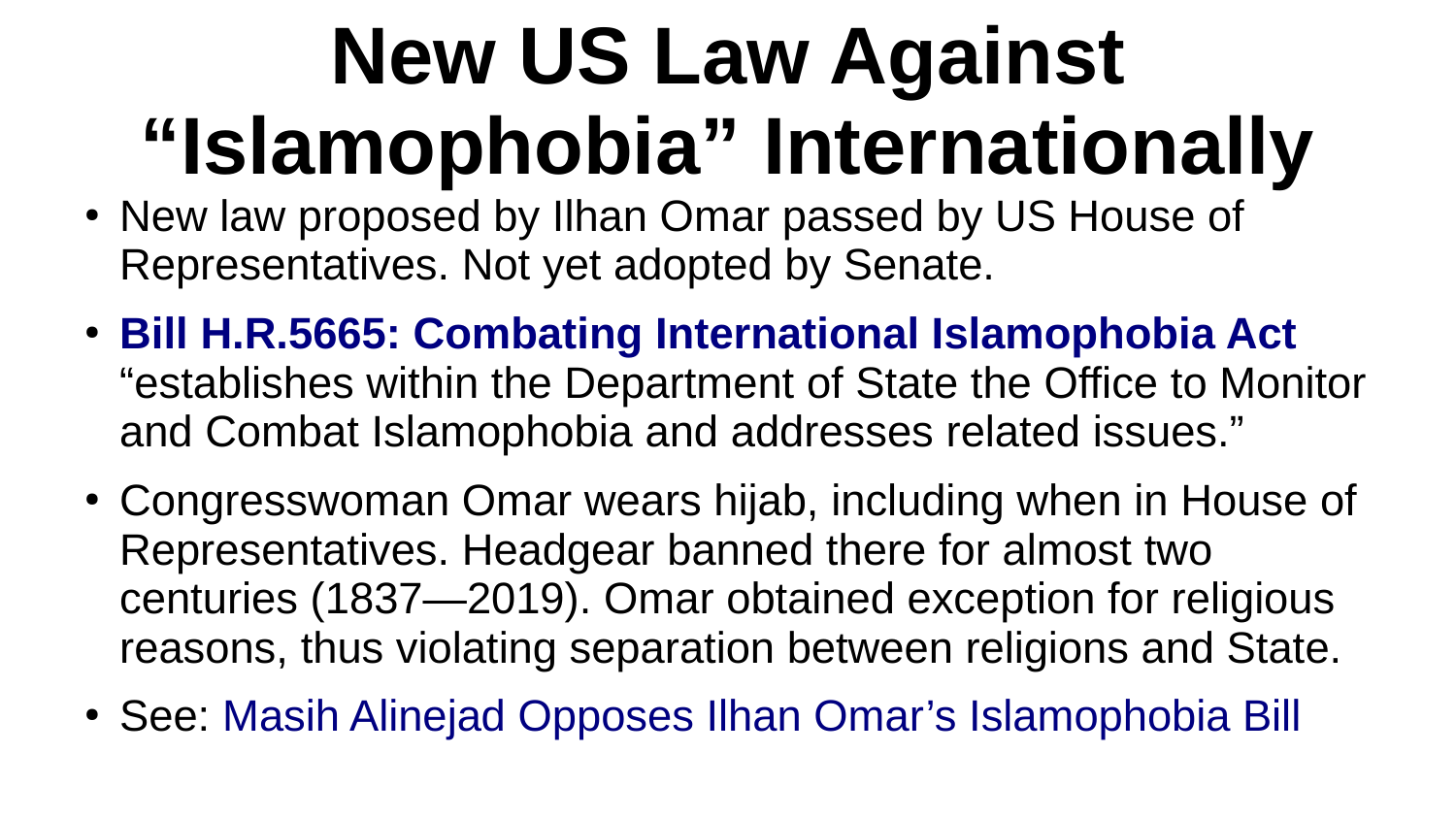#### **Conclusion**

- **"Islamophobia" is like criminalization of "blasphemy." (See AFT position paper "'Islamophobia' is Blasphemy")**
- **Social censorship & threats of extrajudicial consequences add to threats from legal (judicial) censorship.**
- We denounce conflation of race and religion which **implies denial of freedom of conscience: Racialization of religion.**
- Importance of right to apostasy & defence of ex-Muslims.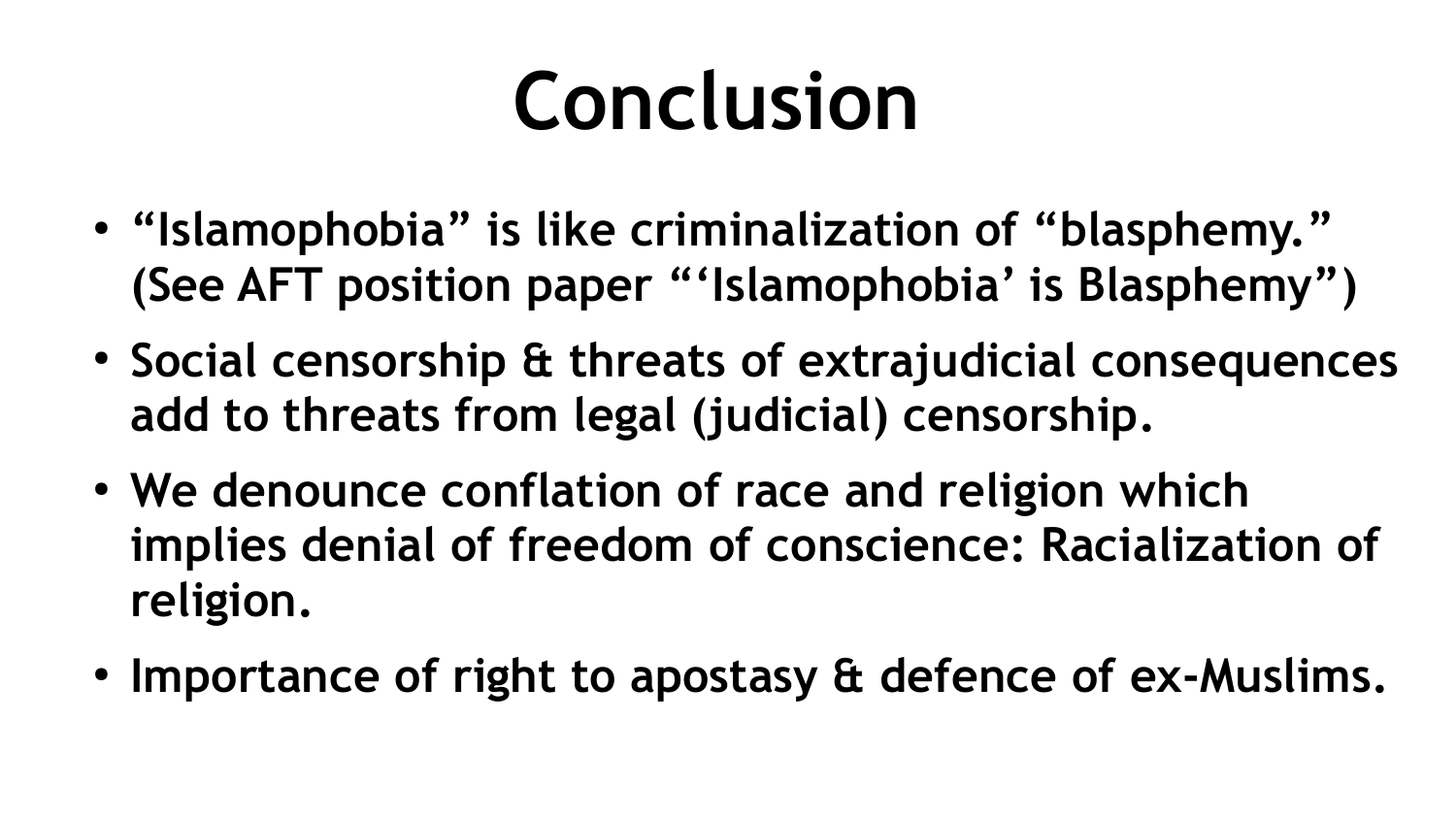#### **Resources**

**(in English)**

- **["Islamophobia" in the Atheist Repertory](https://atheism.davidrand.ca/repertoire/repertoire_en_i.html#islamophobia)**
- **["Islamophobia": a weapon against reforming Islam](https://blog.davidrand.ca/islamophobia-weapon-against-reforming-islam/)** Quotes from Hassan Jamali
- **[Blog 022: Rethinking "Islamophobia"](https://www.atheology.ca/blog-022/) by J. Doughart & F. S. Al-Mutar.**
- **[Blog 094: Islamophobia: There Is No Such Thing](https://www.atheology.ca/blog-094/) by Bio.**
- **[Blog 109: British Secularists Reject "Islamophobia" Definition](https://www.atheology.ca/blog-109/) by D. Rand.**